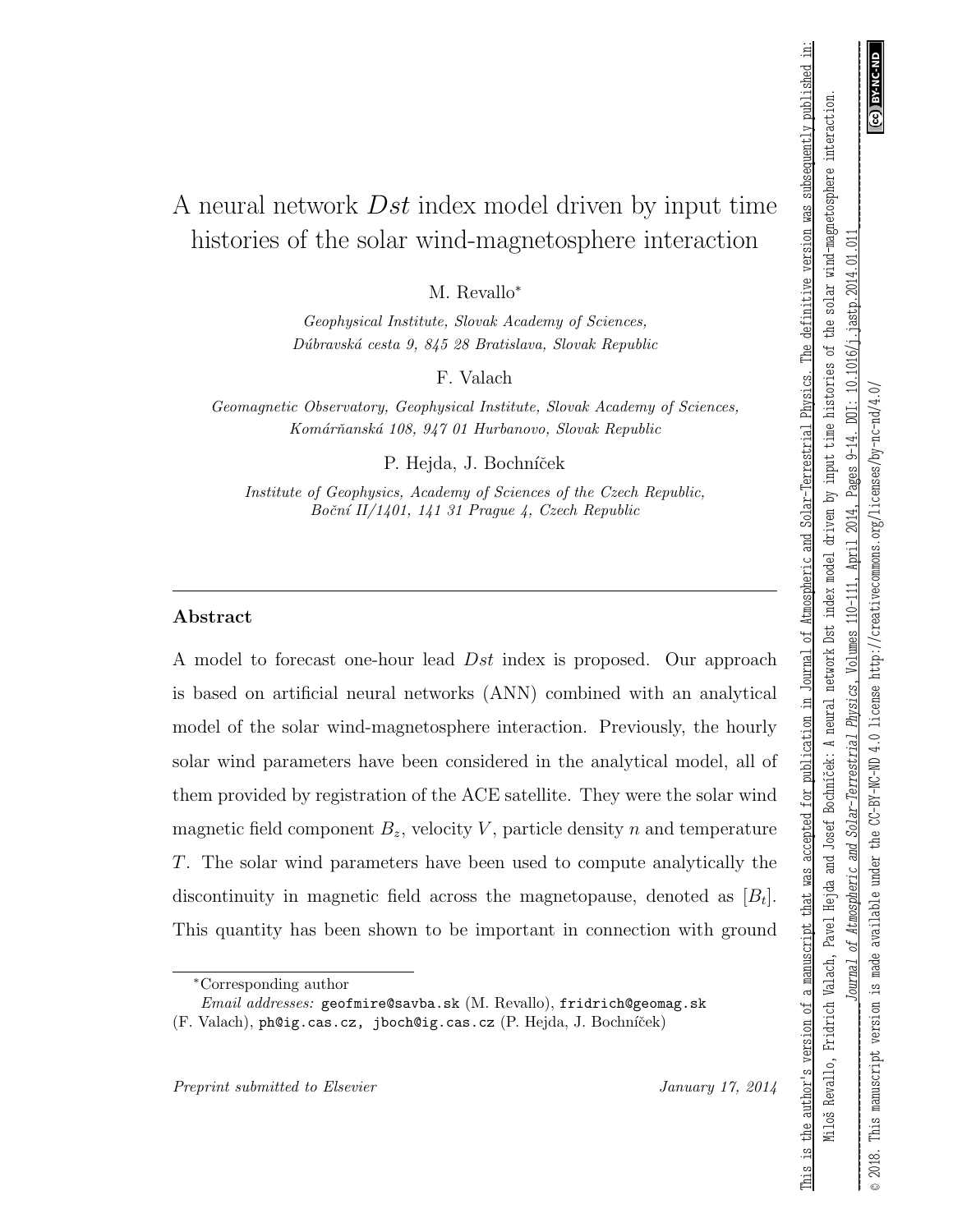This is the author's version of a manuscript that was accepted for publication in Journal of Atmospheric and Solar-Terrestrial Physics. The definitive version was subsequently published in:

magnetic field variations. The method was published, in which the weighted sum of a sequence of  $[B_t]$  was proposed to produce the value of Dst index. The maximum term in the sum, possessing the maximum weight, is the one denoting the contribution of the current state of the near-Earth solar wind. The role of the older states is less important – the weights exponentially decay. Moreover, the terms turn to zero if  $B_z \geq 0$ . In this study, we set up a more comprehensive model on the basis of the ANNs. The model is driven by input time histories of the discontinuity in magnetic field  $[B_t]$ , which are provided by the analytical model. At the output of such revised model, the Dst index is obtained and compared with the real data records. In this way we replaced those exponential weights in the published method with another set of weights determined by the neural networks. We retrospectively tested our models with real data from solar cycle 23. The ANN approach provided better results than a simple method based on exponentially decaying weights. Moreover, we have shown that our ANN model could be used to predict Dst one hour ahead. We assessed the predictive capability of the model with a set of independent events and found correlation coefficient  $CC = 0.74 \pm 0.13$ and prediction efficiency  $PE = 0.44 \pm 0.15$ . We also compared our model with the so called  $Dst$ -specification models. In those models, the  $Dst$  index was derived directly through an analytic or iterative formula or a neural network-based algorithm. We showed that the performance of our model was comparable to that of Dst-specification models.

Keywords: solar wind, magnetosphere, geomagnetic storm, Dst index, artificial neural network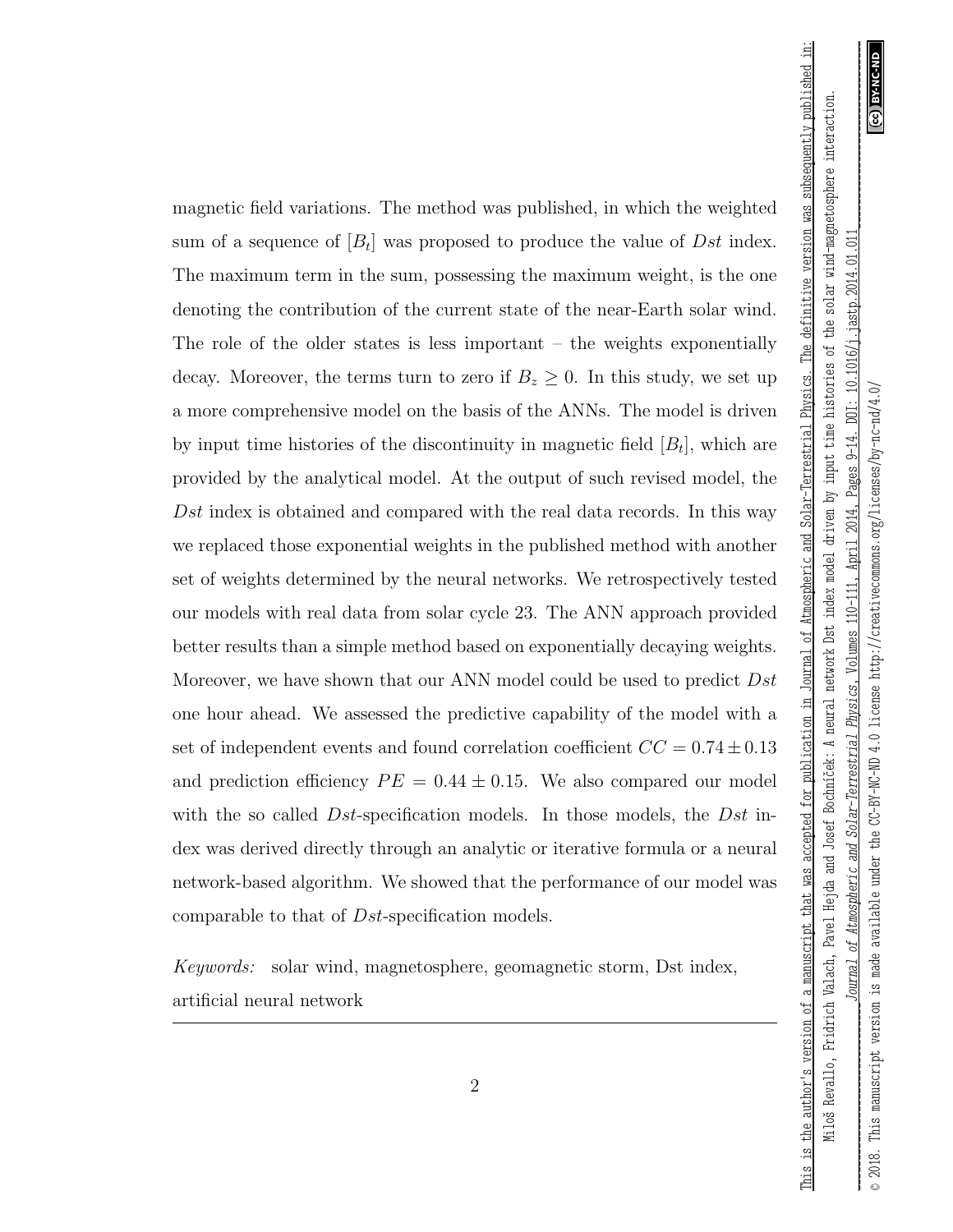This is the author's version of a manuscript that was accepted for publication in Journal of Atmospheric and Solar-Terrestrial Physics. The definitive version was subsequently published in:

### 1. Introduction

Nowadays, there is an increasing demand to understand and predict conditions in the near-Earth space driven by the solar activity. Global magnetohydrodynamic (MHD) computational models based on first principles (Baker et al., 2004; Gombosi et al., 2001; Goodrich et al., 2004; Odstrčil et al., 2004; Siscoe et al., 2004; Tóth et al., 2012; Tsyganenko, 2013) are some examples of major thrusts in this effort. On the other hand, the use of empirical models for the purposes of forecasting has the advantage of being less computationally demanding than the MHD models. The goal is to develop short-term models which can take into account the observed features of the solar wind-magnetosphere interaction while being computationally simple and possessing real-time forecasting capability.

In Alexeev and Feldstein (2001), the dynamic paraboloid magnetospheric field model has been developed and applied for the evaluation of a variety of magnetospheric current systems and their contribution to the ground magnetic field variations during magnetic storms. In later studies by Romashets et al. (2005, 2008), a 3D paraboloid model of the solar-wind magnetospehere interaction has been proposed to evaluate the magnetic field in the near-Earth space environment. In Romashets et al. (2005), an attempt has been made to describe the magnetosheath field as given by a scalar potential, which implies a current-free approximation. In order to involve finite currents, in Romashets et al. (2008), the magnetic field has been determined by a vector potential. The model studied in Romashets et al. (2008) has been also shown to be useful for studying the solar wind-magnetosphere interaction. As a result, a function measuring the discontinuity in magnetic field across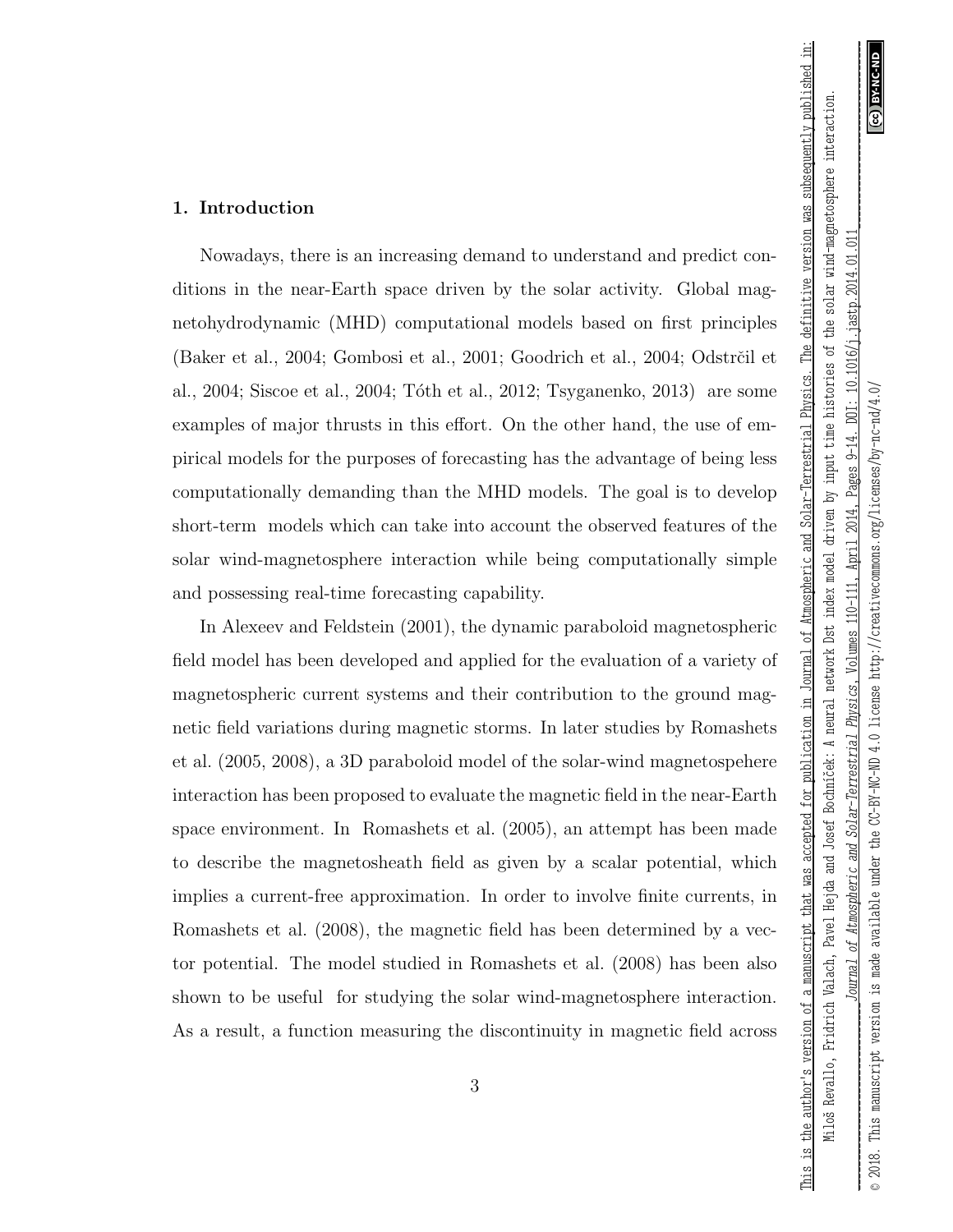This is the author's version of a manuscript that was accepted for publication in Journal of Atmospheric and Solar-Terrestrial Physics. The definitive version was subsequently published in:

the magnetopause, denoted as  $[B_t]$ , has been expressed analytically. In Romashets et al. (2008), this quantity has been pointed out to be important in connection with ground magnetic field variations.

Geomagnetic activity can be characterized by geomagnetic indices, the most common being the Dst index. This index serves as a good measure of the overall strength of the near-Earth global electric currents, especially the ring current, thereby providing a good measure of geomagnetic storm intensity. Correlations between the Dst index and possible external drivers can provide the basis for empirical prediction (Burton et al., 1975; Siscoe et al., 2005).

The use of advanced techniques such as ANNs is found to be effective in predicting  $Dst$ . The modeling capability of an ANN lies in its ability to learn the mappings of underlying input-output features. If the network is designed and trained properly, it can perform generalisation rather than simple fitting of the function, see Gurney (1997); Hertz et al. (1991). This approach is rather useful when information and understanding of a physical system are lacking.

The ANN can be fed with the data on solar wind or solar activity (input data) and it can be trained to provide the caused geomagnetic activity (output). The ANNs are thus usable for the forecasting of the geomagnetic activity (e.g. Andrejková et al., 1997; Valach et al., 2007, 2009). This method has been widely used for the real-time modeling of the geomagnetic responses to solar wind disturbances, e.g. Boberg et al. (2000), Lundstedt (1992), Lundstedt et al. (2002), and Wu and Lundstedt (1996). For instance, the model developed by Lundstedt et al. (2002) consists of a recurrent neural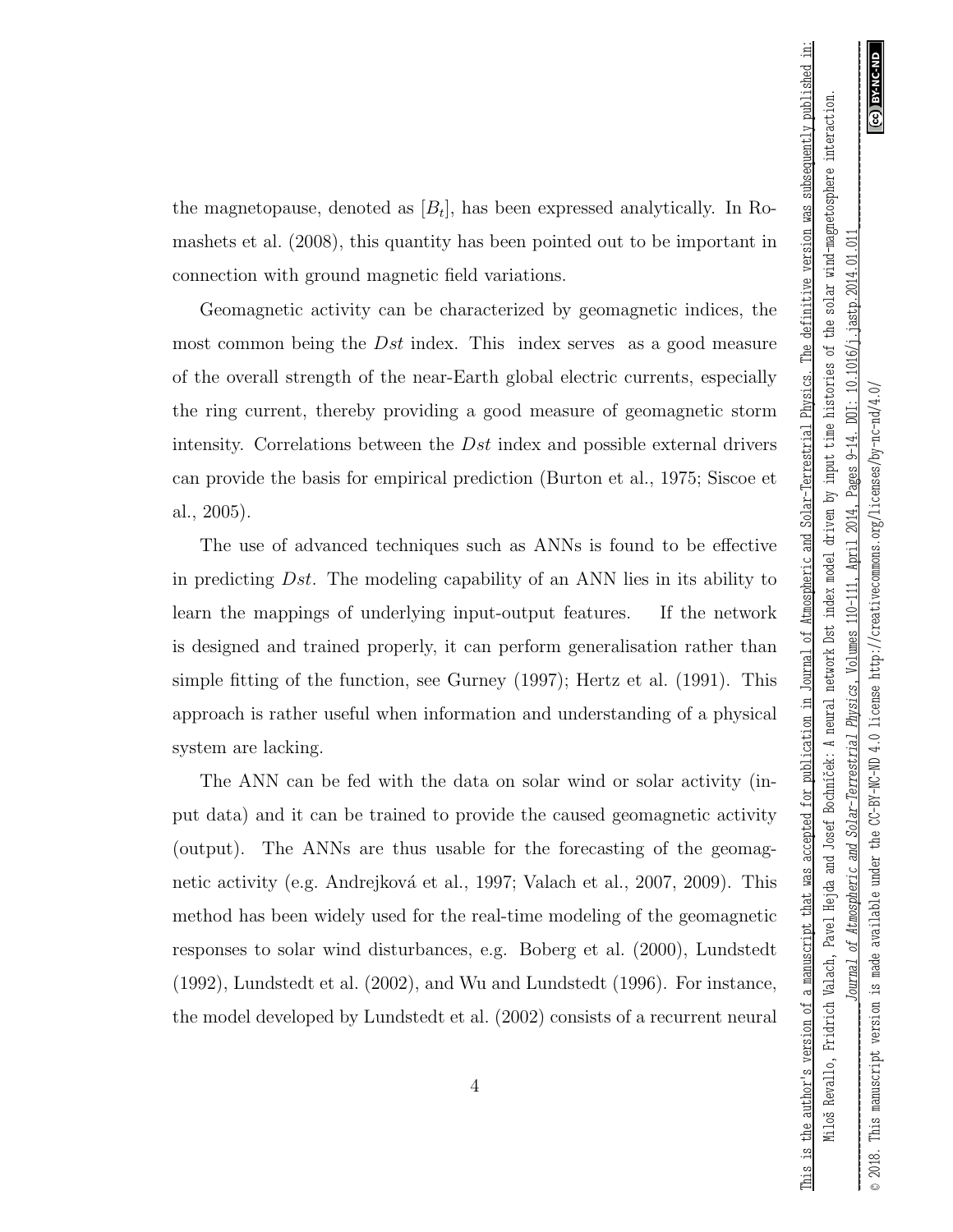This is the author's version of a manuscript that was accepted for publication in Journal of Atmospheric and Solar-Terrestrial Physics. The definitive version was subsequently published in:

network that requires the hourly averages of the solar wind parameters as inputs and predicts the Dst index in almost real-time.

The underlying study is a contribution towards the Dst index modeling on the basis of the model proposed in Romashets et al. (2008). We employ the method of ANN to develop a revised version of the model, hereafter referred to as the revised RPV model. Unlike the approach by Lundstedt et al. (2002), where the solar wind parameters are used directly as the ANN input, here we feed the ANN with past hourly means of the function  $[B_t]$  known from Romashets et al. (2008). As such, the presented ANN model can be thought as driven by input time histories of the solar wind-magnetosphere interaction. We obtain the Dst index series as the ANN output and compare it with the real data records. We evaluate the model for the set of intense geomagnetic storms of the 23-rd solar activity cycle. This study concerns strong geomagnetic storms because the intense events and their impacts on the terrestrial environment interest the space weather community (e.g. Echer et al. (2010), Gopalswamy et al. (2005), Siscoe et al. (2006), Srivastava (2005b), Srivastava and Venkatakrishnan (2004), Szajko et al. (2013) and Zhang et al. (2003)). Nevertheless, we must also admit a disadvantage of such a treatment: The downside of focusing on extreme storms is the limited number of the observed events, which partly reduces the potency of our arguments when drawing conclusions.

The paper is organised as follows. In Section 2, the data resources are specified. Development of the revised model for the Dst index and the results are presented in Section 3. The main findings are summarized in Section 4.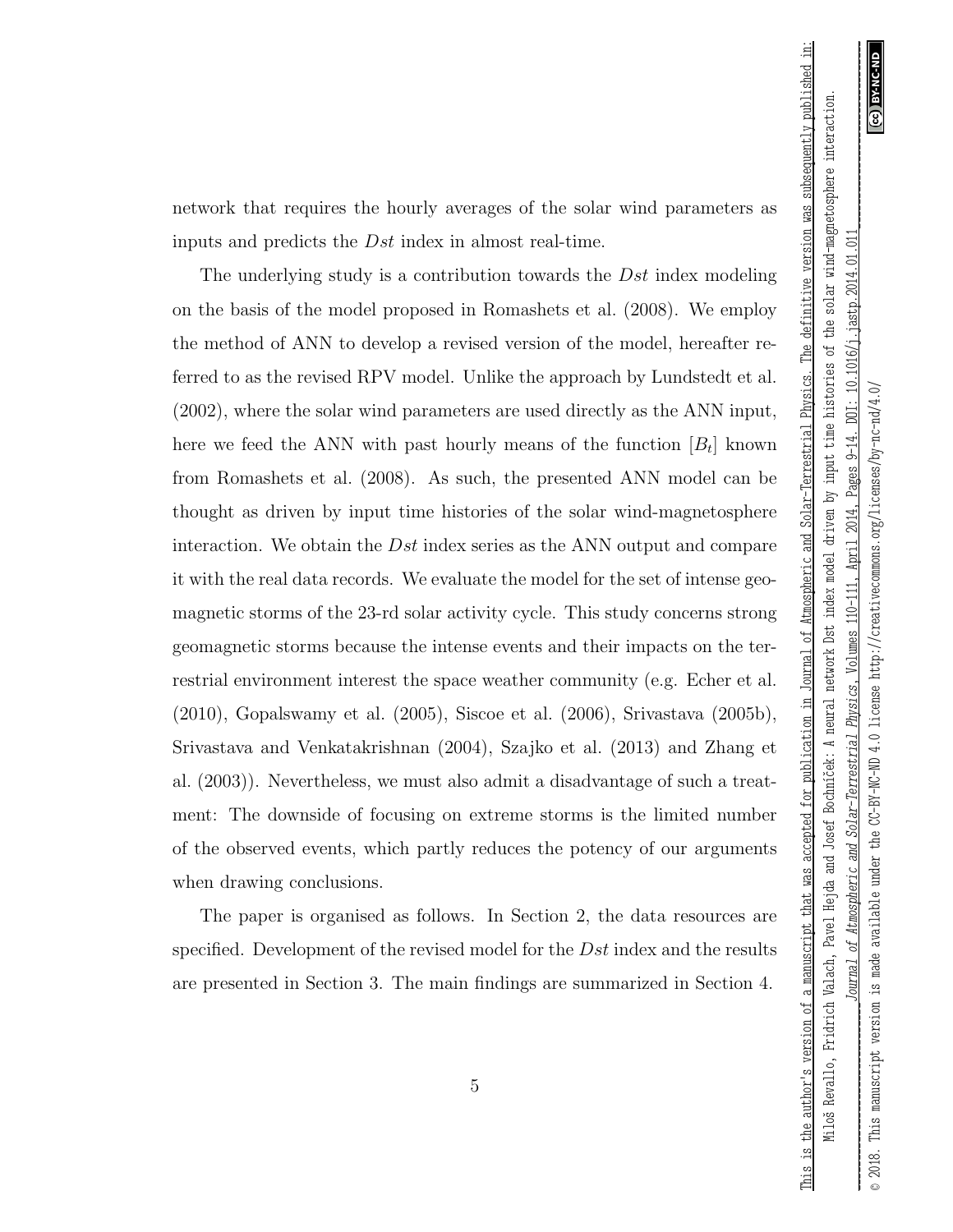ල

 $\geq$ 

This is the author's version of a manuscript that was accepted for publication in Journal of Atmospheric and Solar-Terrestrial Physics. The definitive version was subsequently published in:

© 2018. This manuscript version is made available under the CC-BY-NC-ND 4.0 license http://creativecommons.org/licenses/by-nc-nd/4.0/

made available under

 $\frac{3}{4}$ 

version

This manuscript

 $\scriptstyle\odot$  2018.

the CC-BY-NC-ND 4.0 license http://creativecommons.org/licenses/by-nc-nd/4.

### 2. Data used

In Romashets et al. (2008), the *Dst* index for the so-called Bastille day event, on 14-15 July 2000, has been computed using the hourly solar wind parameters: the solar wind magnetic field component  $B_z$ , velocity  $V$ , particle density n and temperature  $T$ ; all of them provided by registration of the ACE satellite operating at the libration point L1.

In this study, 16 major geomagnetic storms from solar cycle 23 are considered, as listed in Tab. 1 (according to Table 1 in Tripathi and Mishra (2006)). Note, that two successive storms of November 2004 are treated as a single event. For each of the events considered, the series of the model Dst index is computed. The observed true Dst values, required to compare with the model values, were obtained from the World Data Center for Geomagnetism, Kyoto.

## 3. Models and results

In what follows, the revised model for the Dst index will be developed by combining the original analytical model by Romashets et al. (2008) with the approach of ANN. First, the analytical expression for the jump in magnetic field  $[B_t]$  will be shown. The original model by Romashets et al. (2008) will be referred to as the primal RPV model, with its output denoted as  $Dst^p$ . This model will be evaluated for the set of geomagnetic storms considered and the need for its revision will be argued. As a preliminary step, a neural network model without hidden neurons will be presented, referred to as the preliminary revised RPV model, with its output denoted as  $Dst^n$ . The final revised version of this model will be constructed involving the neural network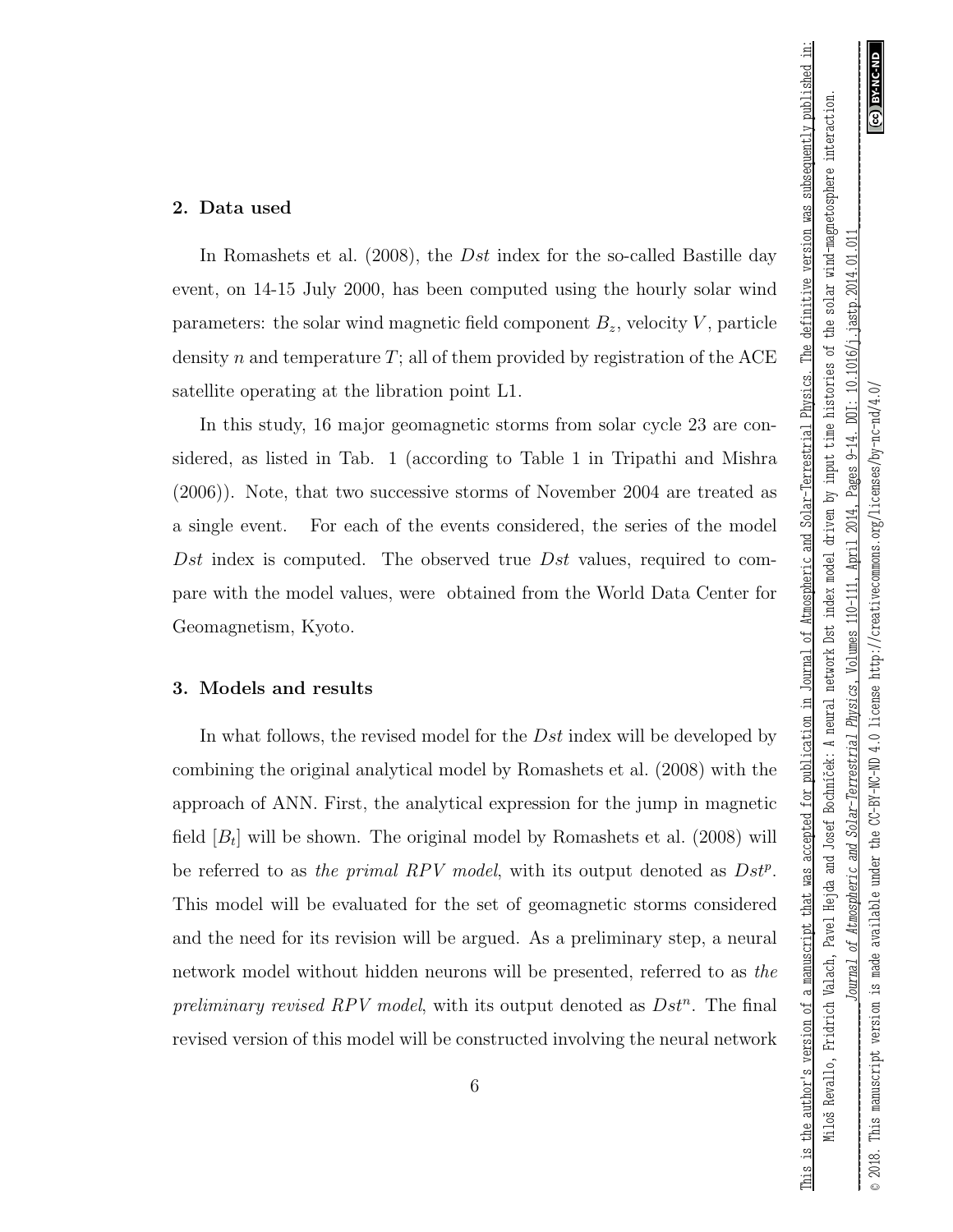This is the author's version of a manuscript that was accepted for publication in Journal of Atmospheric and Solar-Terrestrial Physics. The definitive version was subsequently published in: Miloš Revallo, Fridrich Valach, Pavel Hejda and Josef Bochníček: A neural network Dst index model driven by imput time histories of the solar wind-magnetosphere interaction

possessing hidden layer and will be referred to as the revised RPV model, with its output denoted as  $Dst^{nn}$ . Hereafter, the notation  $Dst$  will stand for the observational data record.

### 3.1. Analytical expression for the jump in magnetic field

Considering the magnetopause as paraboloidal in shape, Romashets et al. (2008) constructed an analytical representation of magnetic fields in the region where the solar wind interacts with the Earth's magnetosphere. The paraboloidal coordinates  $(\sigma, \tau, \varphi)$  were adopted, defined by

$$
x = \frac{1}{2}(\sigma^2 - \tau^2), \tag{1}
$$

$$
y = \sigma \tau \cos \varphi, \qquad (2)
$$

$$
z = \sigma \tau \sin \varphi, \qquad (3)
$$

where  $x, y, z$  are solar ecliptic coordinates, with axis x pointing to the Sun. The components of magnetic field have been expressed analytically in paraboloidal coordinates. The full development of this analytical model can be found in Romashets et al. (2008) and will therefore not be reproduced here.

Magnetic field exhibits a discontinuity in tangential component when moving across the magnetopause from the solar wind (the IMF) to the magnetosphere (the internal field). There is no normal component of the magnetic field at the magnetopause. Romashets et al. (2008) used the notation  $[B_t]$ for the magnitude of the jump in magnetic field across the magnetopause and argued for the relevance of this quantity for modeling the geomagnetic activity. We refer to the final expression for  $[B_t]$  (Section 5 in Romashets et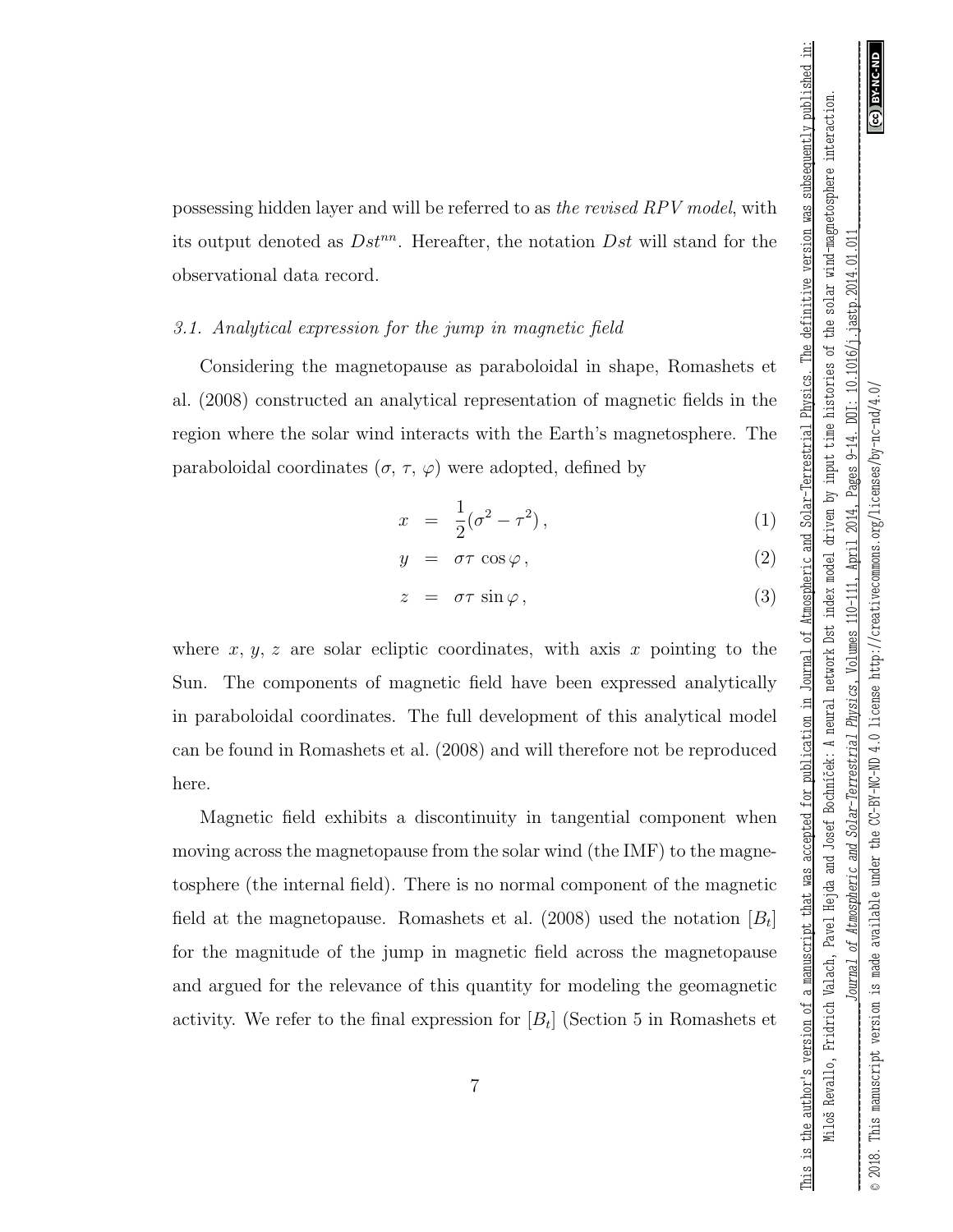al. (2008)) which reads

$$
[B_t] = B_z \left[ 4.2629 \left( \frac{V_{\infty}}{500} \right) \left( \frac{10^6}{T_{\infty}} \right)^{1/2} - 1 \right] - 34.2109 \left( \frac{n_{\infty}}{5} \right)^{1/2} \left( \frac{V_{\infty}}{500} \right) . (4)
$$

Here, the subscript  $\infty$  stands for the undisturbed solar wind parameters far before the interaction with the magnetosphere,  $V_{\infty}$  is the velocity measured in km s<sup>-1</sup>,  $n_{\infty}$  is the particle density measured in cm<sup>-3</sup>,  $T_{\infty}$  is the temperature measured in K,  $B_z$  represents the z-component of the interplanetary magnetic field (IMF) measured in  $nT$  and the model  $Dst^p$  index is measured in nT.

# 3.2. Primal RPV model

In Romashets et al. (2008), the time histories of the jump in magnetic field  $[B_t]$  have been related to the geomagnetic activity measured in terms of the  $Dst^p$  index as a weighted sum

$$
Dst^{p} = \xi \sum_{k=0}^{12} x_{k} \exp(-k/12).
$$
 (5)

Here, the entry functions  $x_k$  are defined as

$$
x_k = \frac{1}{2} [1 - \text{sgn}(B_{zk})] [B_t]_k
$$
 (6)

and  $\xi$  is the free parameter to be determined. The index k denotes the contribution to the geomagnetic disturbance of flows that came in k hours ago. In (6), the sign function is involved because the south orientation of the IMF is known to be crucial for the development of strong geomagnetic activity. The free parameter  $\xi$  in (5) can be computed to minimize the normalized mean square error defined by

$$
NMSE^{p} = \frac{1}{M^{2}} \sum_{s=1}^{M} (Dst_{s}^{p} - Dst_{s})^{2} , \qquad (7)
$$

This is the author's version of a manuscript that was accepted for publication in Journal of Atmospheric and Solar-Terrestrial Physics. The definitive version was subsequently published in: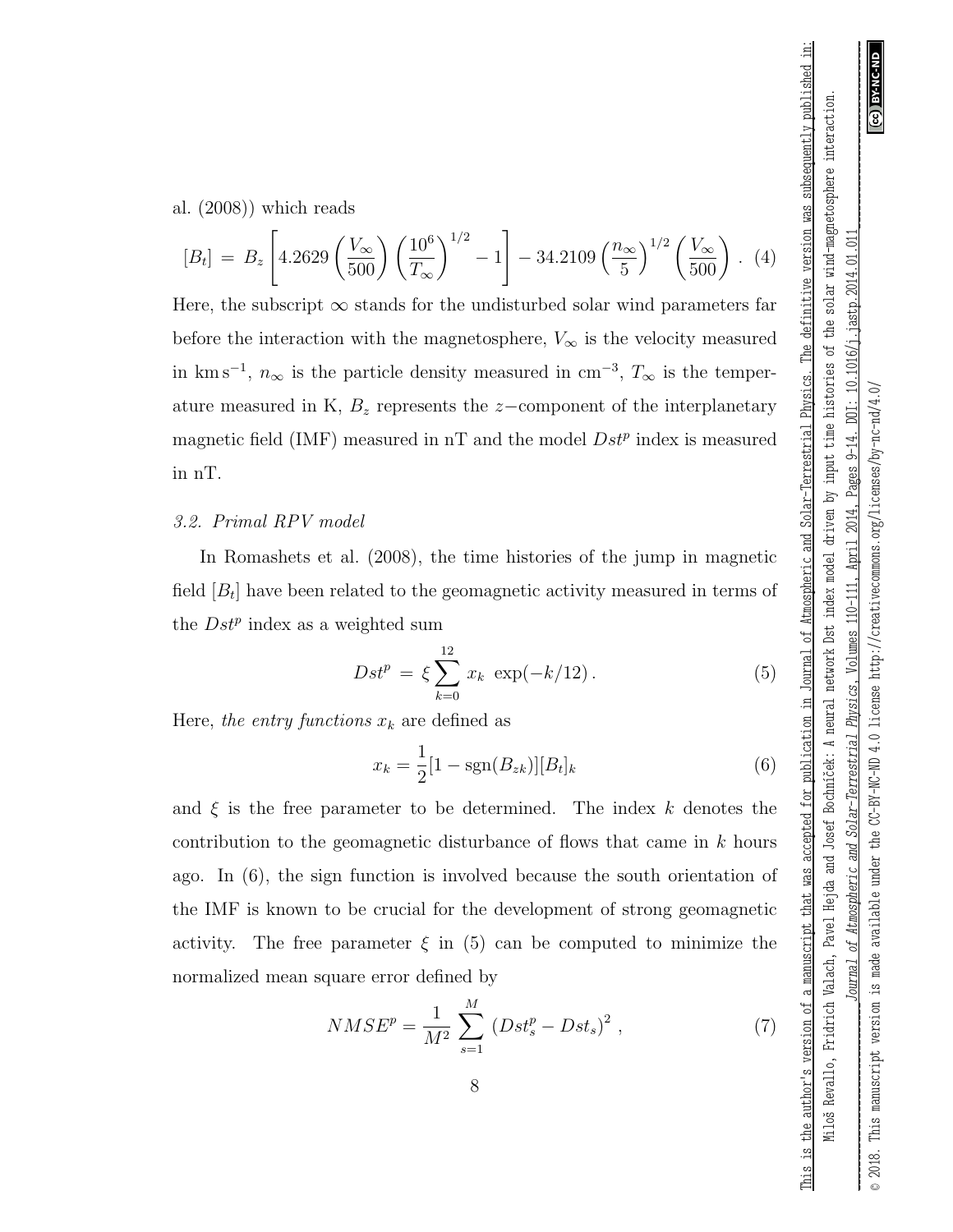Miloš Revallo, Fridrich Valach,

This is the author's version of a manuscript that was accepted for publication in Journal of Atmospheric and Solar-Terrestrial Physics. The definitive version was subsequently published in:

where M is the length of the record (in hours).

In Romashets et al. (2008), the model  $Dst^p$  index given by (5) has been compared with the real Dst index for the so-called Bastille day event. In this study, we attempted to use the same technique for the set of intense geomagnetic storms considered, i.e. the 15 events (Tab. 1). We evaluated the primal RPV model, computed the common free parameter  $\xi$  using (7) over all the event records and obtained the value  $\xi = 0.0058$ . With the single free parameter  $\xi$  to be computed, poor agreement was achieved between the primal RPV model output and the set of observational data, as shown in Figs. 4a,b (green line). That is why, we intended to revise the model given by (5) and suggested a more general approach based on the method of ANN.

### 3.3. Preliminary revised RPV model

In the primal RPV model given by (5), the consecutive hourly means of  $[B_t]$  given by (4) were multiplied by an exponential weighting function. In subsequent analysis, the idea was to drop the exponential term  $\exp(-k/12)$ in (5) and thus leaving the weights unspecified. To determine the weights corresponding to particular hourly means of  $[B_t]$ , we adopted the ANN without hidden neurons. We designed the ANN to consist of 13 input neurons and one output neuron; 13 values of the entry function  $x_k$  given by (6) were used to feed the ANN model, with the  $Dst^n$  index obtained at the output.

Mathematically, the ANN model without hidden neurons can be expressed as

$$
Dst^{n} = \frac{1}{1 + \exp[-(\sum_{j=0}^{12} w_{j}x_{j} - \Theta)]}.
$$
 (8)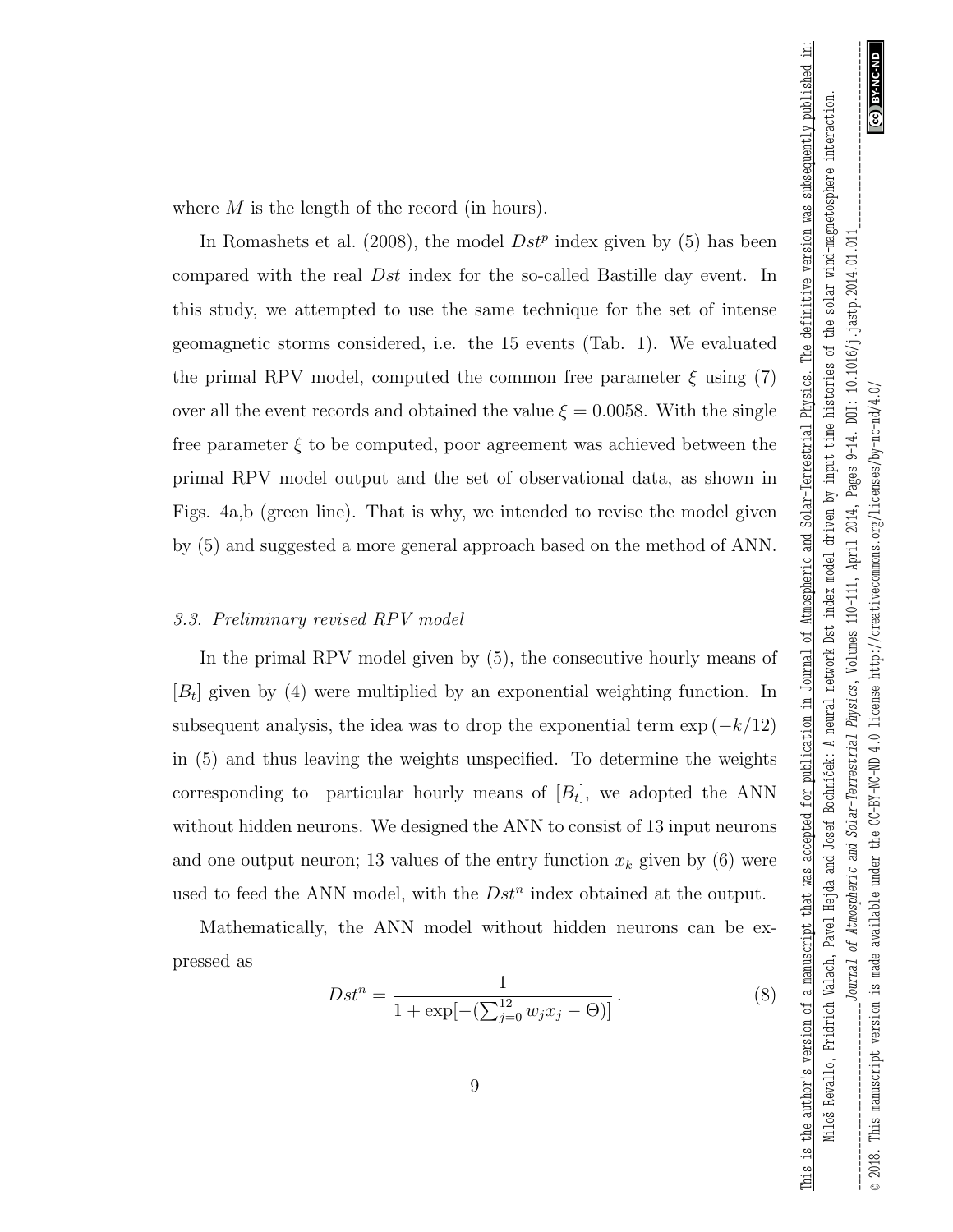This is the author's version of a manuscript that was accepted for publication in Journal of Atmospheric and Solar-Terrestrial Physics. The definitive version was subsequently published in:

In the above formula, the input vector  $x_j$  (for  $j = 0$  to 12) consists of the entries given by (6) and  $w_j$  (for  $j = 0$  to 12) is the vector of weights to be found. Function Θ characterizes the sensitivity threshold of the output neuron. Note, that the model of ANN expressed by (8) resembles the logistic regression model adopted in Srivastava (2005a, 2006) for predicting the occurrence of intense geomagnetic storms.

The vector of weights  $w_j$  (for  $j = 0$  to 12) can be determined by the training process. We used the standard backward propagation algorithm (e.g. Gurney, 1997; Hertz et al., 1991) to train the neural networks. The algorithm is based on minimizing the normalized mean square error defined as

$$
NMSE^{n} = \frac{1}{M^{2}} \sum_{s=1}^{M} (Dst_{s}^{n} - Dst_{s})^{2} , \qquad (9)
$$

where  $M$  is the number of training patterns, i.e., the sets of data consisting of 13 input and 1 output values. The training process is usually initiated by random shooting of the components of the vector of weights, sensitivity thresholds of the neurons and some other control parameters, with fixed number of the iteration steps.

Here, the ANN was trained repeatedly with as many as 101 runs. We performed such a high number of runs because the result of training, i.e. the resulting vector of weights, slightly depended on the initial values of the vector of weights, which were set as a vector of small random numbers. In order to eliminate this inaccuracy, the median vector was computed from 101 resulting vectors<sup>1</sup>. Knowing the vector of weights enables us to determine

<sup>&</sup>lt;sup>1</sup>Each element of the final vector was computed as the median from the corresponding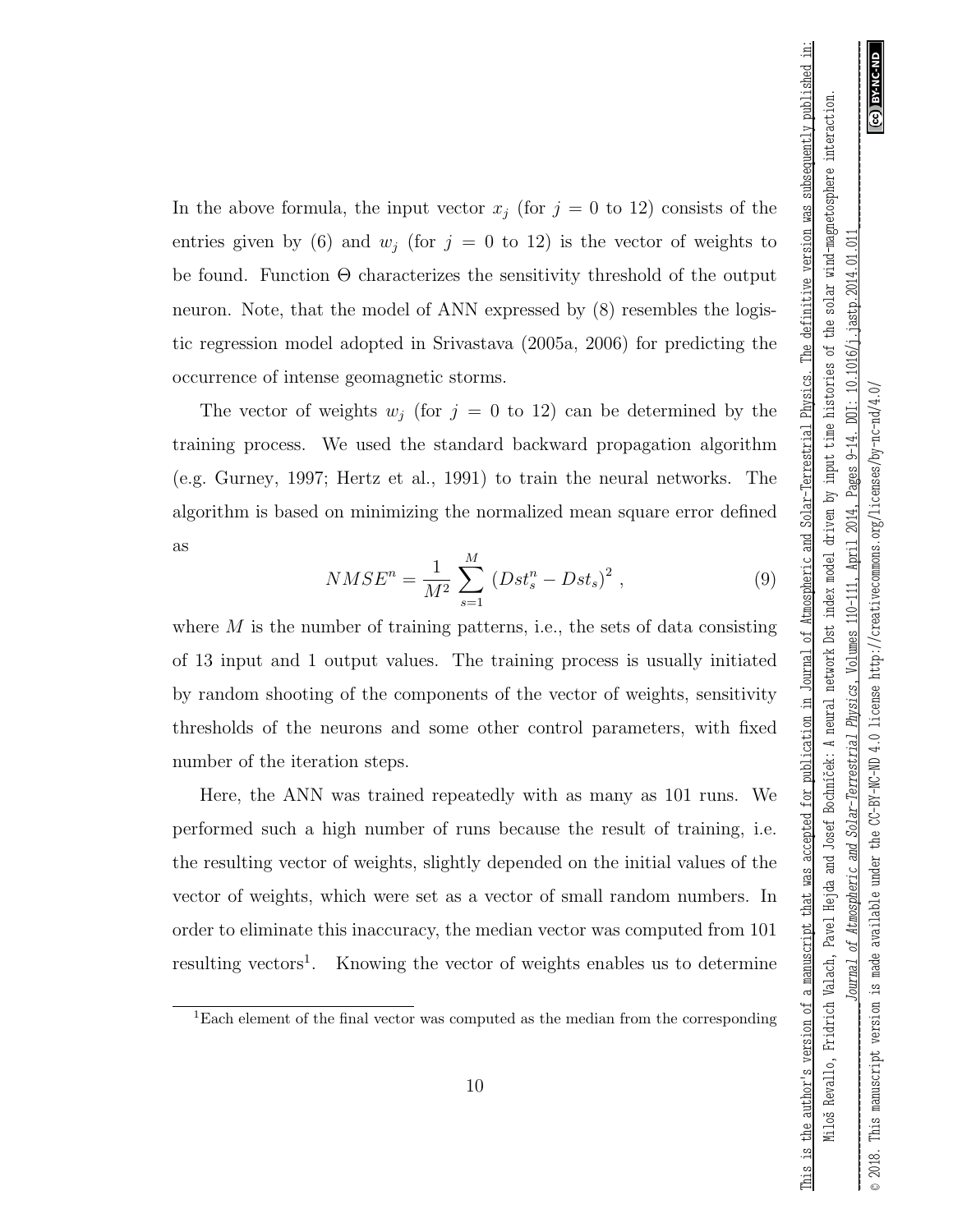© 2018. This manuscript version is made available under the CC-BY-NC-ND 4.0 license http://creativecommons.org/licenses/by-nc-nd/4.0/

under

available

made

 $\frac{3}{4}$ 

version

This manuscript

 $\circ$  2018.

the CC-BY-NC-ND 4.0 license http://creativecommons.org/licenses/by-nc-nd/4.

ම

 $\geq$ 

the importance of particular contributions of the ANN input given by (6) for each of the 13 time intervals. In Fig. 1, the weights at particular onehour intervals are shown. We observe that the components of the weighting vector decrease with backward time intervals. However, for the current time interval, when the  $Dst^n$  index is evaluated, the contribution to the weight is negligible. This is in contrast to the primal RPV model, where the current solar wind input is considered with maximum weight. This finding is the main reason why the preliminary revised RPV model is presented in this paper.

# 3.4. Revised RPV model

Consequently, we included a hidden layer of neurons into the ANN model thereby setting up a more general model. In the case of ANN possessing hidden layer, there were more variables to be adjusted and therefore we expected to achieve more accuracy with observational data.

In Section 3.3 we found that the contribution of the current state of the near-Earth solar wind was small in the ANN model (see the value of the weight for step 0 in Fig. 1), hence it could be omitted. We considered contributions of only past time intervals as the ANN entries. The values of  $[B_t]$  and sgn $(B_z)$ , appearing in the entry function defined by  $(6)$ , were taken as the ANN inputs. Leaving out the components for the current time interval, the input vector consisted of 24 components, with 2 components for each time interval. The model values of index  $Dst^{nn}$  were expected as the ANN output.

elements of 101 vectors of weights.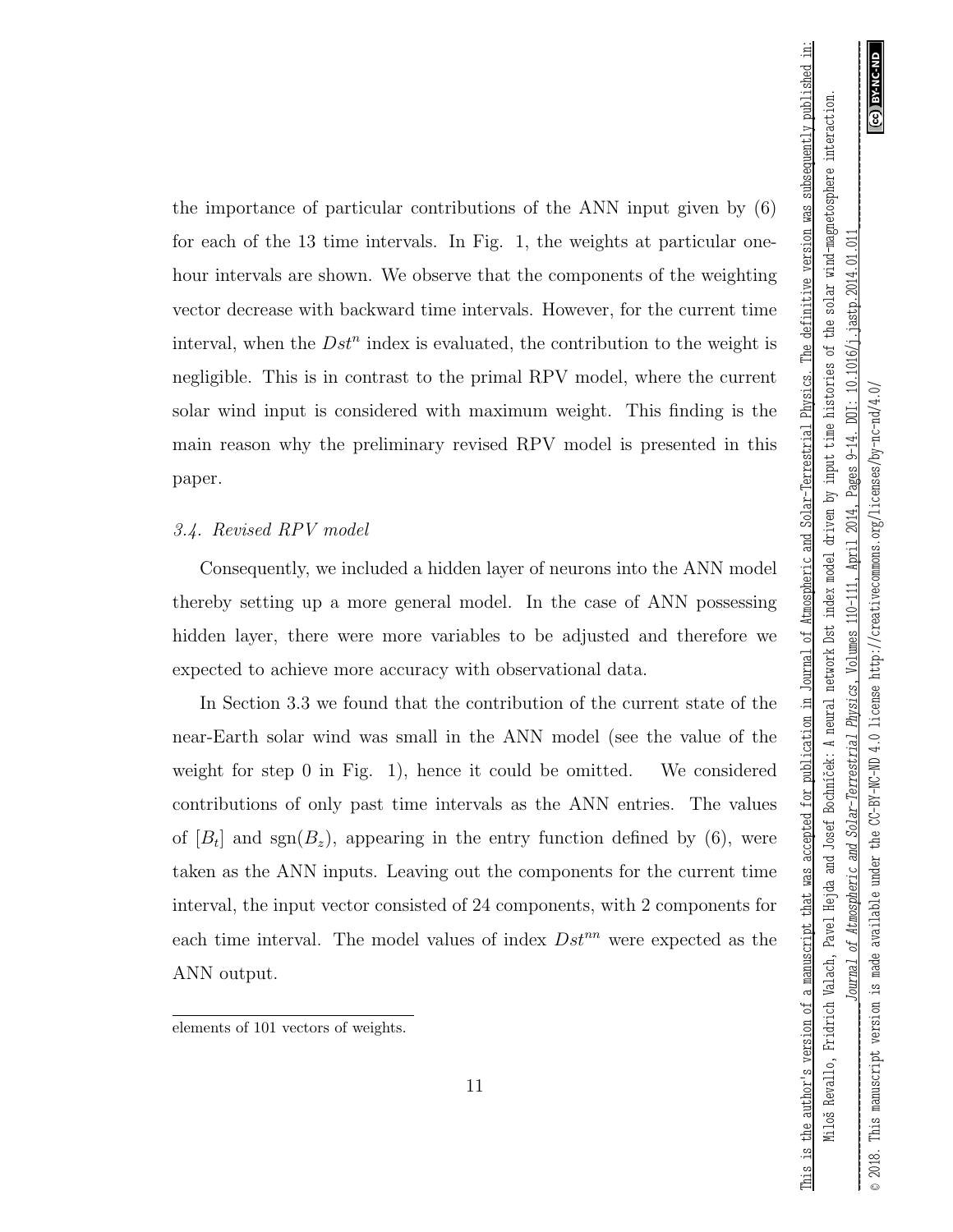$10.1016/$ j.jastp. $2014.01.01$ 

 $D\Box$ 

Pages 9-14.

2014

April

 $10 - 111$ ,

Volumes

Physics,

Solar-Terrestrial

of Atmospheric and

Jearnal

This manuscript

 $\circ$  2018.

This is the author's version of a manuscript that was accepted for publication in Journal of Atmospheric and Solar-Terrestrial Physics. The definitive version was subsequently published in: Miloš Revallo, Fridrich Valach, Pavel Hejda and Josef Bochníček: A neural network Dst index model driven by input time histories of the solar wind-magnetosphere interaction.

This is the author's version of a manuscript that was accepted for publication in Journal of Atmospheric and Solar-Terrestrial Physics. The definitive version was subsequently published in: Miloš Revallo, Fridrich Valach, Pavel Hejda and Josef Bochníček: A neural network Dst index model driven by imput time histories of the solar wind-magnetosphere interaction

Mathematically, the ANN with a hidden layer consisting of H neurons can be expressed as

$$
Dst^{nn} = \frac{1}{1 + \exp[-\sum_{i=1}^{H} (W_i \frac{1}{1 + \exp[-(\sum_{j=1}^{24} W_{i,j} X_j - \Theta_i)]})]}.
$$
(10)

In the above formula, for  $i = 1$  to H and  $j = 1$  to 24,  $X_j$  is the input vector consisitng of 12 values of  $[B_t]$  and 12 values of  $sgn(B_z)$ ,  $W_{i,j}$  is the weighting matrix characterizing the strength of the connection between the j-th input and the i-th hidden neuron,  $W_j$  stands for the weight between the i-th hidden neuron and the output neuron and vector  $\Theta_i$  characterizes the sensitivity threshold of the hidden neurons. For the ouput neuron, the sensitivity threshold is set to 0. The number of the hidden neurons  $H$  is a free parameter to be determined.

According to the conventional routine, the 15 events considered (Tab. 1) were divided into three sets; each of them intended to be employed for a different purpose: 7 storms as training patterns, 4 storms as validation patterns and 4 storms for independent test. Random selection was used to assign the events to the three categories. The training patterns were used for running several ANNs with different number of hidden neurons. Then, we employed validation tests to search for the proper ANN architecture. The value of H has been varied from  $H = 1$  to 36. The validation patterns were used for performance tests of each type of the ANN. We used quantitative measures to compare the performance in terms of the correlation coefficient  $CC_{ANN}$  and the root mean square error  $RMSE_{ANN}$ , see Figs. 2,3. We plotted the results of all independently accomplished trainings as well as the medians. For the neural networks with small number of hidden neurons, which showed better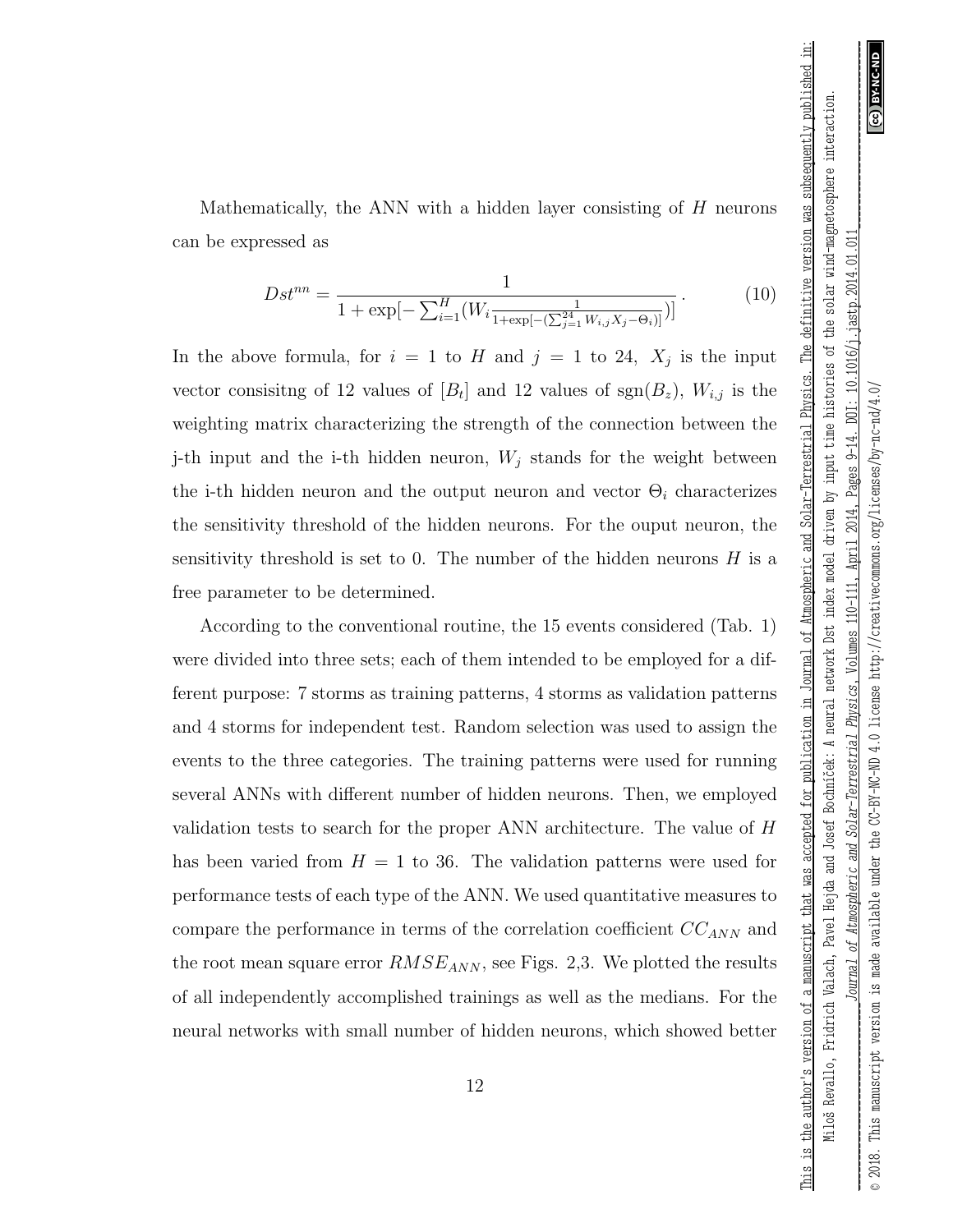ල

 $\geq$ 

This is the author's version of a manuscript that was accepted for publication in Journal of Atmospheric and Solar-Terrestrial Physics. The definitive version was subsequently published in:

© 2018. This manuscript version is made available under the CC-BY-NC-ND 4.0 license http://creativecommons.org/licenses/by-nc-nd/4.0/

made available under

 $\frac{3}{4}$ 

version

This manuscript

results than those with more hidden neurons, the trainings were repeated several times. We did so because the results of the training of a neural network depended slightly on the initialization of the inter-neuron connections (weights) and the sensitivity thresholds - the initial values were set to small random numbers. The dispersion of the data visible in the graphs was caused by this effect. We have found the ANNs possessing the least number of hidden neurons to provide best results, namely for  $H = 1$  to 4, we evaluated  $CC_{ANN} = 64.9 \pm 8.6$  and  $RMSE_{ANN} = (301 \pm 13)$  nT. We fixed  $H = 3$  for the optimum ANN with hidden neurons. By common practice, the learning rate and the momentum term were set to 0.1 and 0.6, respectively. We checked that varying these values within a reasonable range caused practically no change in the result of the training. The maximum number of the learning epochs was set to 100. However, the trainings were mostly terminated before reaching 100 epochs under the following rule: After achieving the local maximum of the correlation between the ANN outputs and the desired outputs, ten more learning epochs were performed. The training was stopped when the results of the local maximum remained unsurpassed.

### 3.5. Results and skill scores

The series of the  $Dst^{nn}$  index as the revised RPV model output are shown in Figs. 4a,b (red line). Much closer agreement with the observational Dst index is now obtained. Motivated by the study of Rastätter et al.  $(2013)$ , we employed two types of skill scores, the correlation coefficient CC and the prediction efficiency  $PE$ , to quantitatively asses the revised RPV model performance. The correlation coefficient  $CC$  between the series of  $Dst^{nn}$  and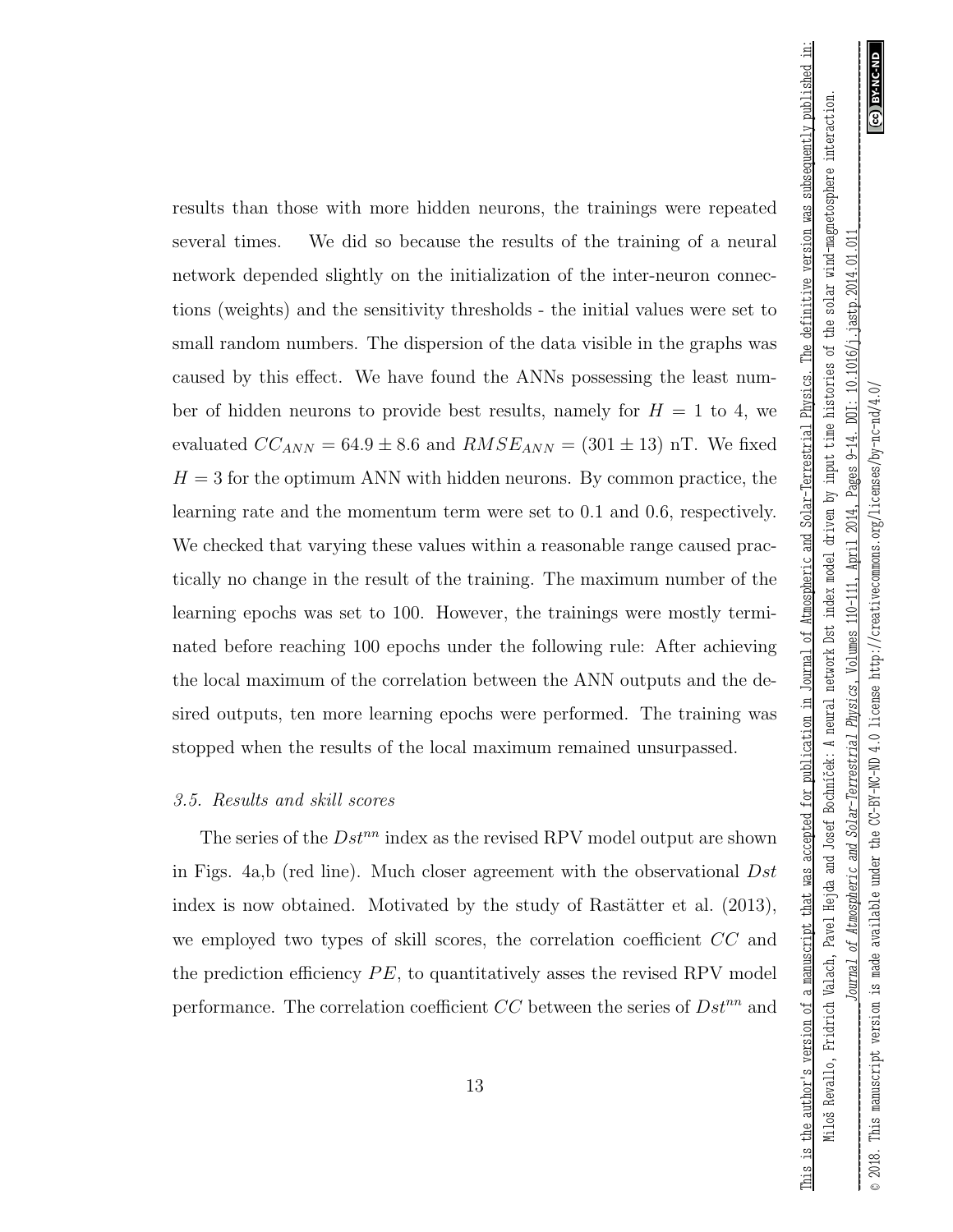ම

*\_\_\_\_\_\_\_\_\_\_\_\_\_\_\_\_\_\_\_\_\_\_\_\_\_\_\_\_\_\_\_Journal of Atmospheric and Solar-Terrestrial Physics* , Volumes 110-111, April 2014, Pages 9-14. DOI: 10.1016/j.jastp.2014.01.011\_\_\_\_\_\_\_\_\_\_\_\_\_\_\_\_\_\_\_\_\_\_\_\_\_\_\_\_\_\_\_  $10.1016/$ j.jastp. $2014.01.01$ © 2018. This manuscript version is made available under the CC-BY-NC-ND 4.0 license http://creativecommons.org/licenses/by-nc-nd/4.0/  $\sum_{i=1}^{n}$  $DOL:$ the CC-BY-NC-ND 4.0 license http://creativecommons.org/licenses/by-nc-nd/4. Pages 9-14 2014 April  $10 - 111$ Volumes Physics, Solar-Terrestrial of Atmospheric and made available under Jearnal  $\tilde{\Xi}$ version This manuscript  $\circ$  2018.

This is the author's version of a manuscript that was accepted for publication in Journal of Atmospheric and Solar-Terrestrial Physics. The definitive version was subsequently published in: Miloš Revallo, Fridrich Valach, Pavel Hejda and Josef Bochníček: A neural network Dst index model driven by input time histories of the solar wind-magnetosphere interaction.

This is the author's version of a manuscript that was accepted for publication in Journal of Atmospheric and Solar-Terrestrial Physics. The definitive version was subsequently published in: Miloš Revallo, Fridrich Valach, Pavel Hejda and Josef Bochníček: A neural network Dst index model driven by input time histories of the solar wind-magnetosphere interaction

Dst is defined as

$$
CC = \frac{\sum_{s=1}^{M} (Dst_s - \overline{Dst})(Dst_s^{nn} - \overline{Dst^{nn}})}{\sqrt{\sum_{s=1}^{M} (Dst_s - \overline{Dst})^2} \sqrt{\sum_{s=1}^{M} (Dst_s^{nn} - \overline{Dst^{nn}})^2}},
$$
(11)

where  $\overline{Dst^{nn}}$  and  $\overline{Dst}$  stand for the arithmetic means of the series of  $Dst^{nn}$ and  $Dst$ , respectively, and M is the length of the record. Using the same notation, the prediction efficiency  $PE$  for a discrete time series is defined as

$$
PE = 1 - \frac{\sum_{s=1}^{M} (Dst_s - Dst_s^{nn})^2}{\sum_{s=1}^{M} (Dst_s - \overline{Dst})^2}.
$$
\n(12)

The value  $PE = 1$  indicates perfect model performance and  $PE = 0$  indicates performance comparable to predicting the arithmetic mean of the observed signal. PE can reach unlimited negative values. The values  $PE < 0$  occur when the observed mean is a better predictor than the model. In contrast to the correlation coefficient,  $PE$  includes the amplitude of the modeled signal in addition to the shape of the time series. Signals with good correlation but incorrect amplitudes may result in negative  $PE$  scores.

The skill scores for each particular event are shown in Tab. 1. We run the revised RPV model with the set of independent test events listed in Tab. 1 in order to assess the model accuracy. For the event of May 1998, the model run scored poorly; we obtained the skill scores as low as  $CC = 0.33$  and  $PE = -0.64$ . The event of May 1998 is a long duration storm with rather complex Dst index record and therefore appears to be difficult to capture by the model. As such, we excluded this particular test event from the statistics and considered only the remaining independent test events, i.e. the events of Oct 1999, Aug 2000 and Nov 2004. Similarly as in Table 3 in Rastätter et al. (2013), we evaluated the averages and standard deviations for the skill scores and found  $CC = 0.74 \pm 0.13$  and  $PE = 0.44 \pm 0.15$ .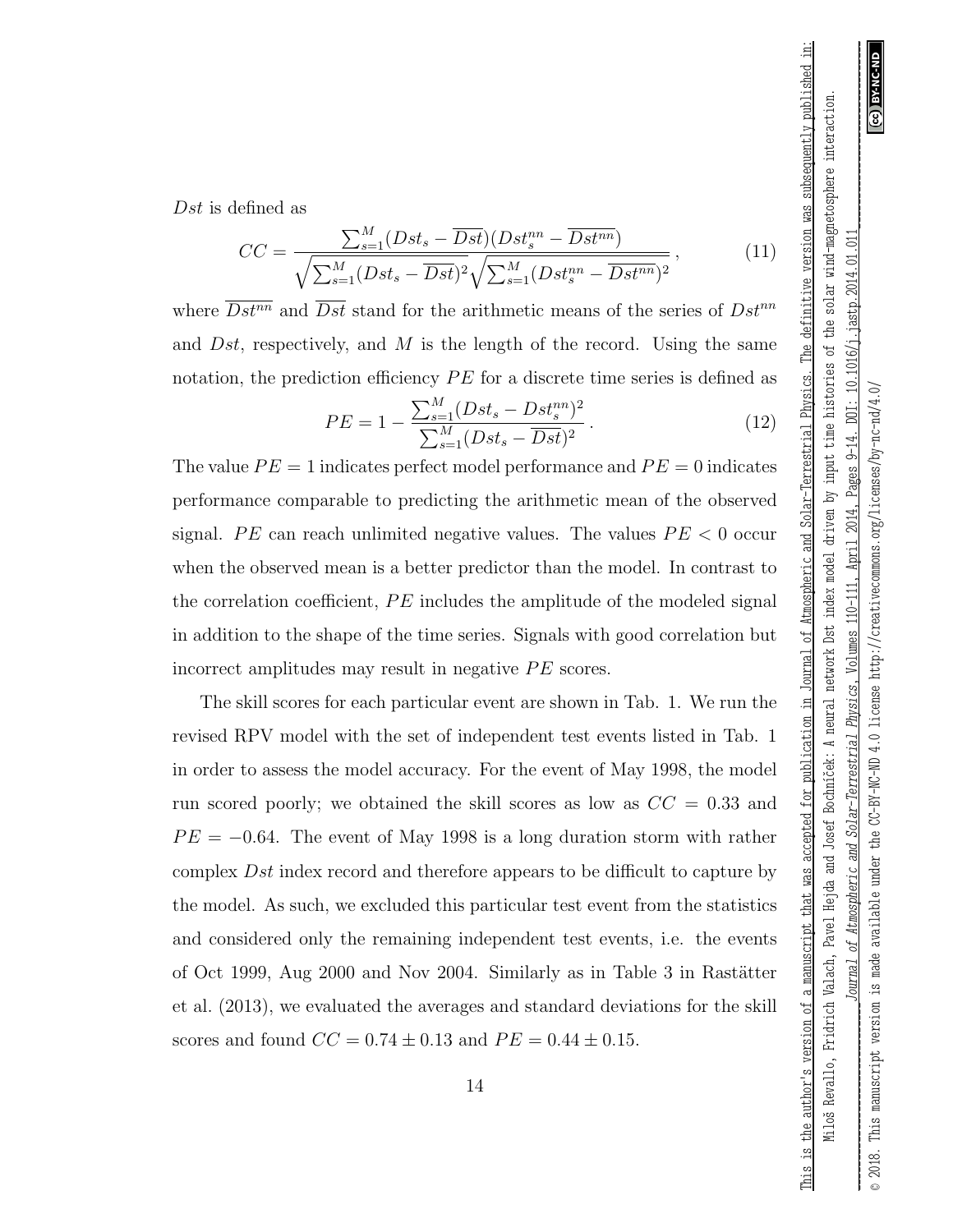This is the author's version of a manuscript that was accepted for publication in Journal of Atmospheric and Solar-Terrestrial Physics. The definitive version was subsequently published in:

In Rastätter et al.  $(2013)$ , various types of the Dst prediction models were subject to ranking. Among others, the class of so called Dst-specification models was assessed, in which the  $Dst$  index was derived directly through an analytic or iterative formula or a neural network based-algorithm. The revised RPV model falls into the class of the Dst-specification models. As shown in Table 3 in Rastätter et al.  $(2013)$ , the skill scores for the Dstspecification models range from  $CC = 0.58 \pm 0.35$  and  $PE = 0.18 \pm 0.56$  to  $CC = 0.92 \pm 0.07$  and  $PE = 0.78 \pm 0.21$ . The performance of the revised RPV model quantified in terms of the skill scores  $CC$  and  $PE$  can be compared with the performance of the *Dst*-specification models.

### 4. Discussion and conclusions

In this study, the value of the discontinuity in magnetic field  $[B_t]$  across the magnetopause known from the model by Romashets et al. (2008) was treated in connection with ground magnetic field variations. We have revised the model using the method of ANN in order to assess the weights corresponding to time histories of the function  $[B_t]$ . A new time prediction model to represent the  $Dst$  index has come out of our study. We named the new model the revised RPV model.

We have found, that the most relevant input to the revised RPV model was the one which represented the value of  $[B_t]$  one hour prior to the period in which the Dst index was computed. On the other hand, we have shown that the current contribution from the function  $[B_t]$  to the Dst index value was negligible (Fig. 1). As such, the model for producing the series of the  $Dst$ index can be considered to be a one-step ahead forecast instead of nowcast.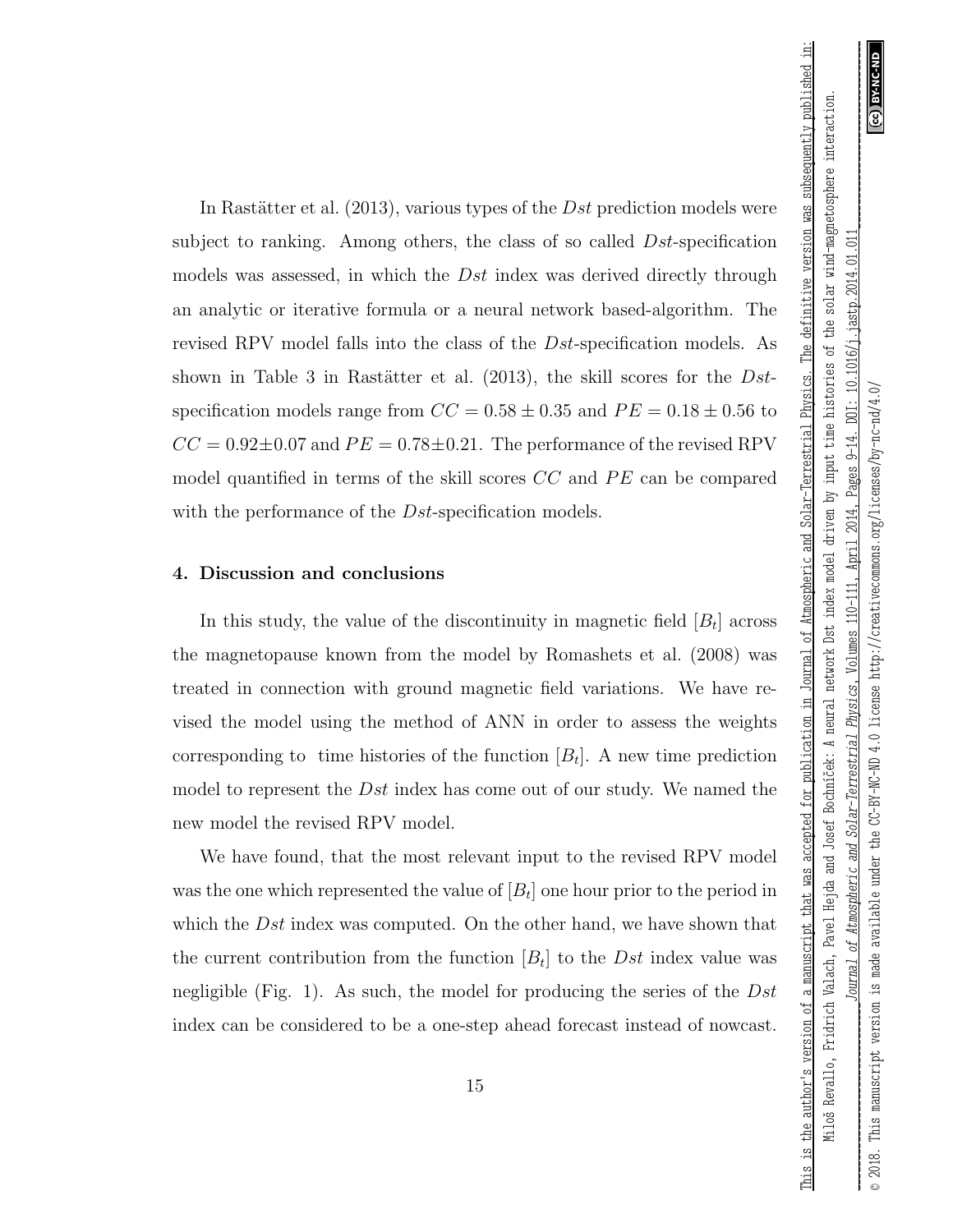This is the author's version of a manuscript that was accepted for publication in Journal of Atmospheric and Solar-Terrestrial Physics. The definitive version was subsequently published in:

On physical grounds, the revised RPV model responds to the fact that there is a time delay of the order of one hour between the solar wind-magnetosphere interaction and development of geomagnetic activity.

As regards the time lapse between solar wind parameters and geomagnetic effect, in Borovsky and Funsten (2003) the solar wind-magnetosphere coupling has been investigated with the effect of MHD turbulence. In Borovsky and Funsten (2003), the correlation between the amplitude of the MHD turbulence in the upstream solar wind and the amplitude of the Earth's geomagnetic activity indices has been explored. The correlations have been performed both with and without a one-hour time lag between the solar wind parameters and the geomagnetic indices. As shown in Borovsky and Funsten (2003), the correlations between the turbulence amplitudes and the Dst index were weak. However, the correlations improved if a several-hour time lag was introduced between the solar wind measurements and the measurement of the *Dst* index.

To measure the performance of models for the Dst index prediction, various types of skill scores have been employed (Ji et al., 2012; Rastätter et al., 2013). In Table 3 in Rastätter et al.  $(2013)$ , three classes of the Dst index prediction models were subject to ranking. They were the 3D magnetosphere models, the ring current kinetic models and the Dst-specification models. As pointed out in Rastätter et al. (2013), model ranking varied widely by skill score used and none of the models consistently performed best for all events.

The revised RPV model developed in this study, falls into the class of the Dst-specification models. We quantified its performance in terms of two types of skill scores, the correlation coefficient CC and the prediction effi-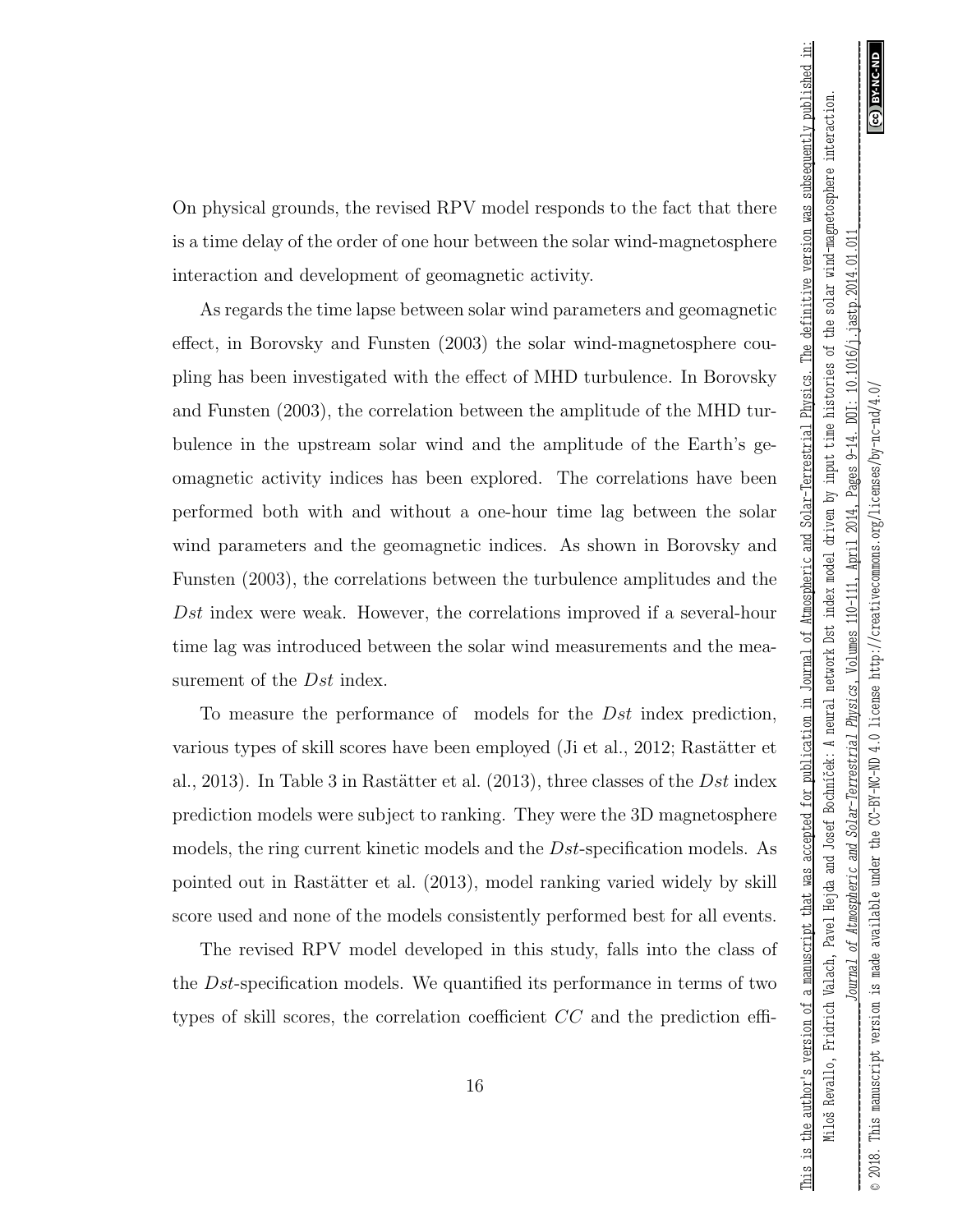© 2018. This manuscript version is made available under the CC-BY-NC-ND 4.0 license http://creativecommons.org/licenses/by-nc-nd/4.0/

under

available

made

 $\frac{3}{4}$ 

version

This manuscript

 $\circ$  2018.

the CC-BY-NC-ND 4.0 license http://creativecommons.org/licenses/by-nc-nd/4.

ල

 $\geq$ 

ciency  $PE$  (Tab. 1). In case of long-duration geomagnetic storms or those with a more complex  $Dst$  index record, the runs of the revised RPV model scored poorly. For these events low values of the correlation coefficient and negative values of the prediction efficiency were obtained. On average, performance of the revised RPV model in terms of the skill scores is comparable to that of the Dst-specification models, according to the model ranking chart shown in Table 3 in Rastätter et al. (2013). However, exact comparison and inclusion to the ranking chart in Rastätter et al.  $(2013)$  is not possible, due to different selection of events and different lengths of data records.

In this study, we pointed out the relevance of the quantity  $[B_t]$  as a measure of the solar wind-magnetosphere interaction in connection with the geomagnetic response modeling. We have also demonstrated, that relying on the ANN approach it is possible to enhance modeling capability of the primal model proposed by Romashets et al. (2008) and improve its response to observational data. As we bounded our study to strong geomagnetic storms, the restricted number of observed events has to be considered to be a limiting factor to our conclusions. In future studies, it could be valuable to modify the model to produce the so-called dynamic pressure corrected Dst index (known as  $Dst^*$ ), which takes into account the motion of the magnetopause currents Burton et al. (1975).

### Acknowledgments

The support from the VEGA grant 2/0030/14 of the Scientific Grant Agency of the Ministry of Education, Science, Research and Sport of the Slovak Republic and the Slovak Academy of Sciences, by the Slovak Research and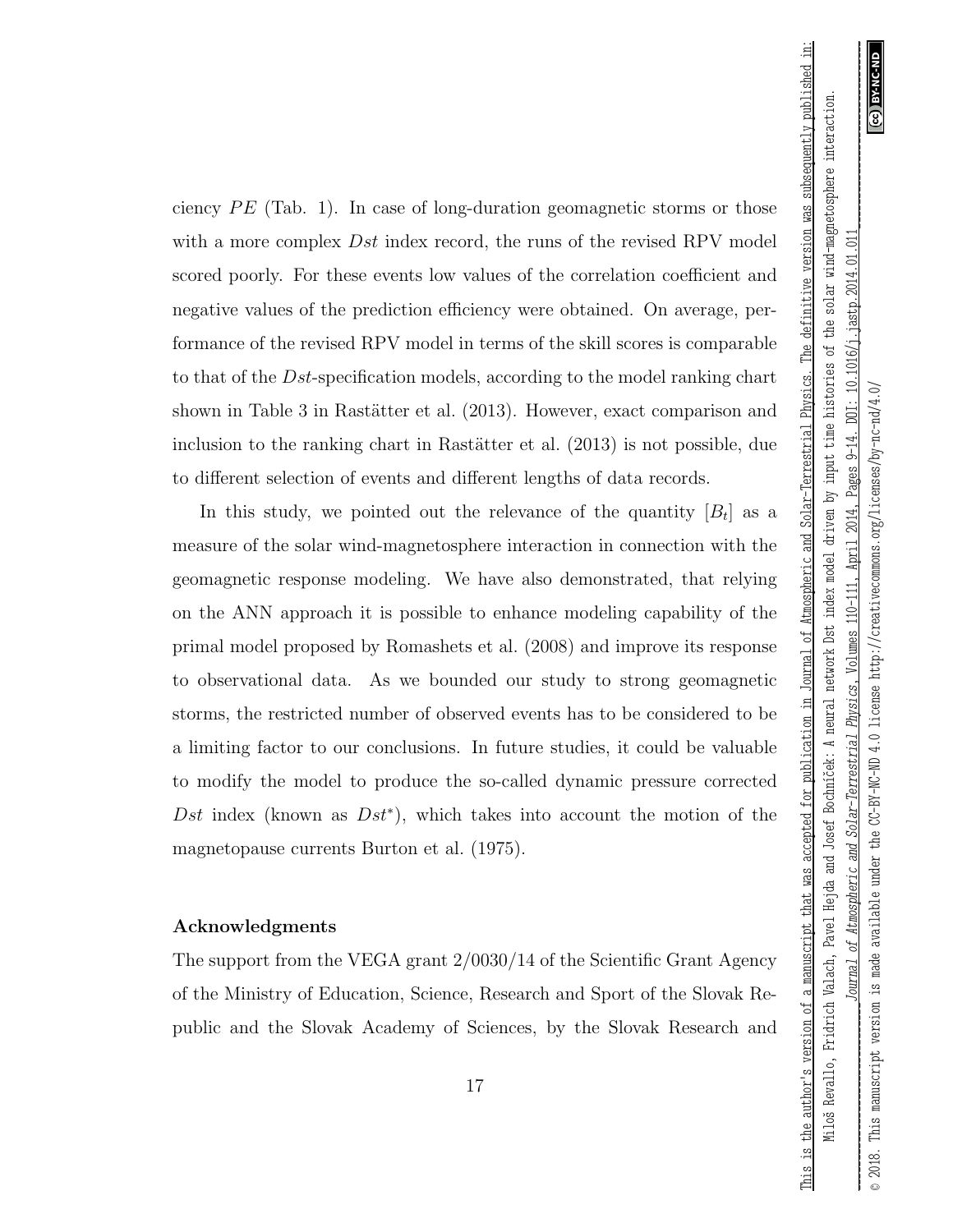Development Agency under the contract No. APVV-0662-12 and by the Ministry of Education, Youth and Sports of the Czech Republic under project OC09070 is acknowledged. The data on solar wind were provided by OMNIWeb Space Physics Data Facility at omniweb.gsfc.nasa.gov. The  $Dst$  data were obtained from the World Data Center (WDC) for Geomagnetism, Kyoto (wdc.kugi.kyoto-u.ac.jp/dstdir/). The authors also gratefully acknowledge the constructive comments and suggestions of the anonymous referees.

# References

- Alexeev, I.I., Feldstein, Ya.I., 2001. Modeling of geomagnetic field during magnetic storms and comparison with observations, J. Atmos. Sol. Terr. Phys., 63, 431–440.
- Andrejková, G., Tóth, H., Kudela, K., 1997. Fuzzy neural networks in the prediction of geomagnetic storms, Proceedings of "Artificial Intelligence in Solar-Terrestrial Physics", Publisher European Space Agency, Lund, pp. 173–179.
- Baker, D.N., Weigel, R.S., Rigler, E.J., McPherron, R.L., Vassiliadis, D., Arge, C.N., Siscoe, G.L., Spence, H.E., 2004. Sun-to-magnetosphere modeling: CISM forecast model development using linked empirical methods, J. Atmos. Sol. Terr. Phys., 66 (15-16 SPEC. ISS.), 1491–1497.
- Boberg, F., Wintoft, P., Lundstedt, H., 2000. Real Time Kp Predictions from Solar Wind Data using Neural Networks, Phys. Chem. Earth (C), Vol. 25, No. 4, pp. 275–280.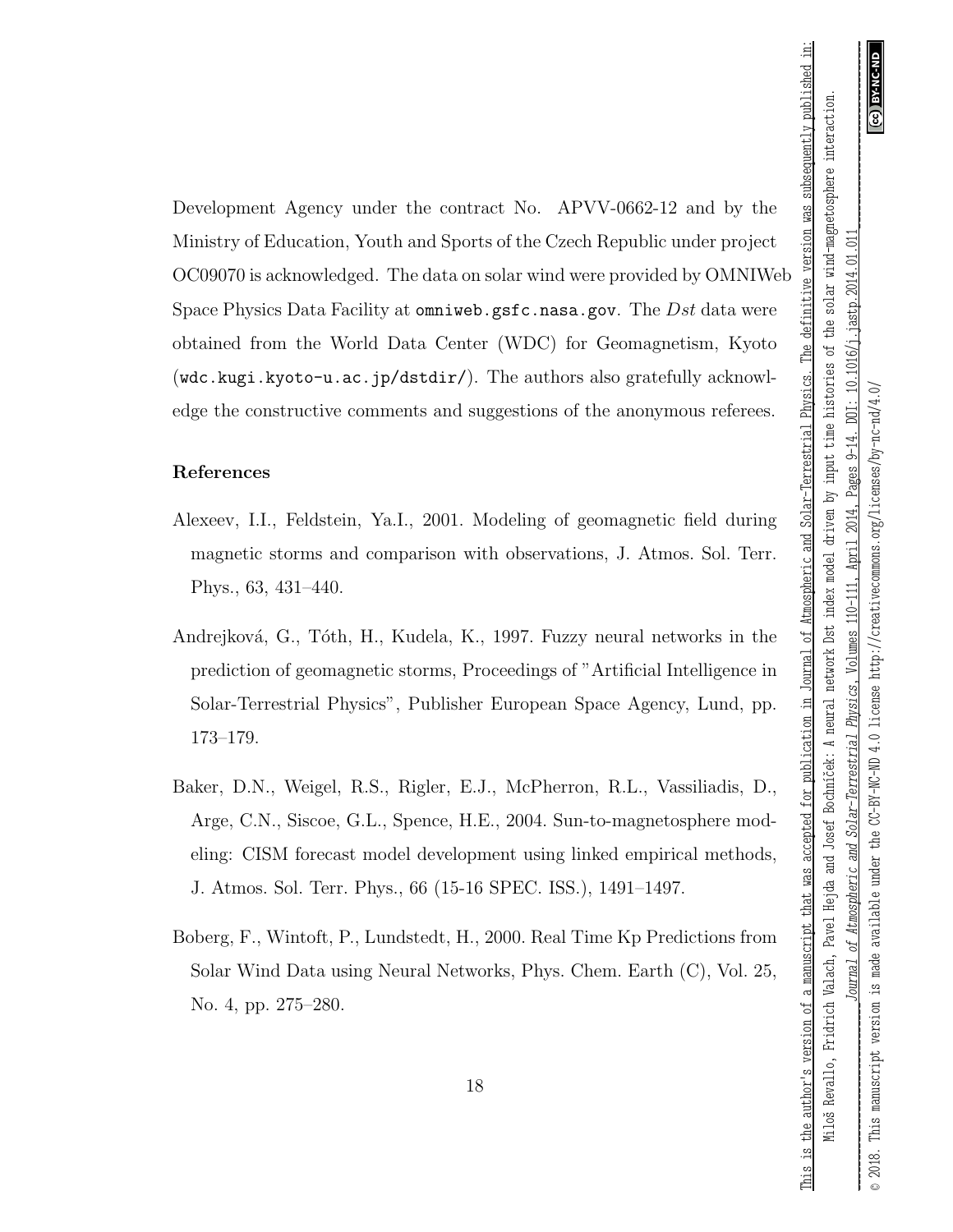- Borovsky, J.E., Funsten, H.O., 2003. Role of solar wind turbulence in the coupling of the solar wind to the Earth's magnetosphere, J. Geophys. Res., 108(A6), 1246, doi:10.1029/2002JA009601.
- Burton, R.K., McPherron, R.L., Russell, C.T., 1975. An Empirical Relationship Between Interplanetary Conditions and Dst, J. Geophys. Res., 80, No. 31, pp. 4204–4214.
- Echer, E., Tsurutani, B.T., Guarnieri, F.L., 2010. Interplanetary origins of November 2004 superstorms, J. Atmos. Sol. Terr. Phys., 72, 280–284.
- Gombosi, T.I., DeZeeuw, D.L., Groth, C.P.T., Powell, K.G., Clauer, C.R., Song P., 2001. From Sun to Earth: Multiscale MHD Simulations of Space Weather, in Space Weather, Geophys. Monogr. Ser., vol. 125, edited by Song, P., Singer, H.J., Siscoe, G., pp. 169–176, AGU, Washington, D.C.
- Goodrich, C.C., Sussman, A.L., Lyon, J.G., Shay, M.A., Cassak, P.A., 2004. The CISM code coupling strategy, J. Atmos. Sol. Terr. Phys., 66 (15-16 SPEC. ISS.), 1469–1479.
- Gopalswamy, N., Yashiro S., Michalek, G., Xie, H., Lepping, R.P., Howard, R.A., 2005. Solar source of largest geomagnetic storm of cycle 23, Geophys. Res. Lett., vol. 32, doi:10.1029/2004GL021639.
- Gurney, K., 1997. An Introduction to Neural Networks, 234 pp., UCL Press, London.
- Hertz, J., Krogh, A., Palmer, R.G., 1991. Introduction to the Theory of Neural Computation, Addison-Wesley, Reading, Mass.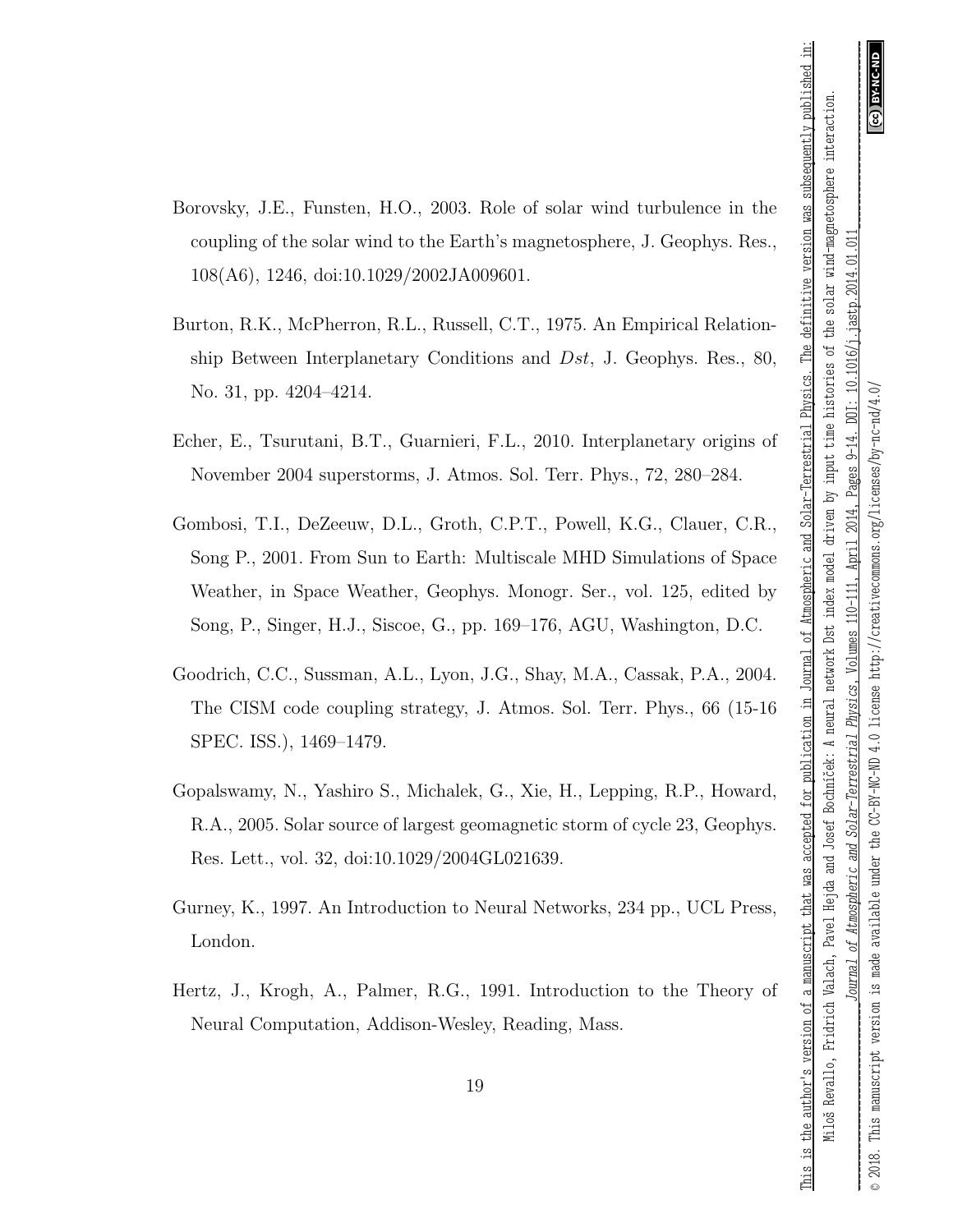- Ji, E.-Y., Moon, Y.-J., Gopalswamy, N., Lee, D.-H., 2012. Comparison of Dst forecast models for intense geomagnetic storms, J. Geophys. Res., 117, A03209, doi:10.1029/2011JA016872.
- Lundstedt, H., 1992. Neural networks and predictions of solar-terrestrial effects, Planet. Space. Sci., 40, 457–464.
- Lundstedt, H., Gleisner, H., Wintoft, P., 2002. Operational forecasts of the geomagnetic  $Dst$  index, Geophys. Res. Lett.,  $29(24)$ ,  $2181$ , doi:10.1029/2002GL016151.
- Odstrčil, D., Riley, P., Zhao, X.P., 2004. Numerical simulation of the 12 May 1997 interplanetary CME event, J. Geophys. Res., 109, A02116, doi:10.1029/2003JA010135.
- Rastätter, L., et al., 2013. Geospace environment modeling 2008-2009 challenge: Dst index, Space Weather, 11, 187-205, doi:10.1002/swe.20036.
- Romashets, E.P., Poedts, S., Vandas M., 2008. Modeling of the magnetic field in the magnetosheath region, J. Geophys. Res., 113, A02203, doi:10.1029/2006JA012072.
- Romashets, E.P., Vandas, M., Nagatsuma, T., 2005. Modelling of magnetic field near the magnetopause, Planet. Space Sci., 53, 127–131.
- Siscoe, G., Baker, D., Weigel, R., Hughes, J., Spence, H., 2004. Roles of empirical modeling within CISM, J. Atmos. Sol. Terr. Phys., 66 (15-16 SPEC. ISS.), 1481–1489.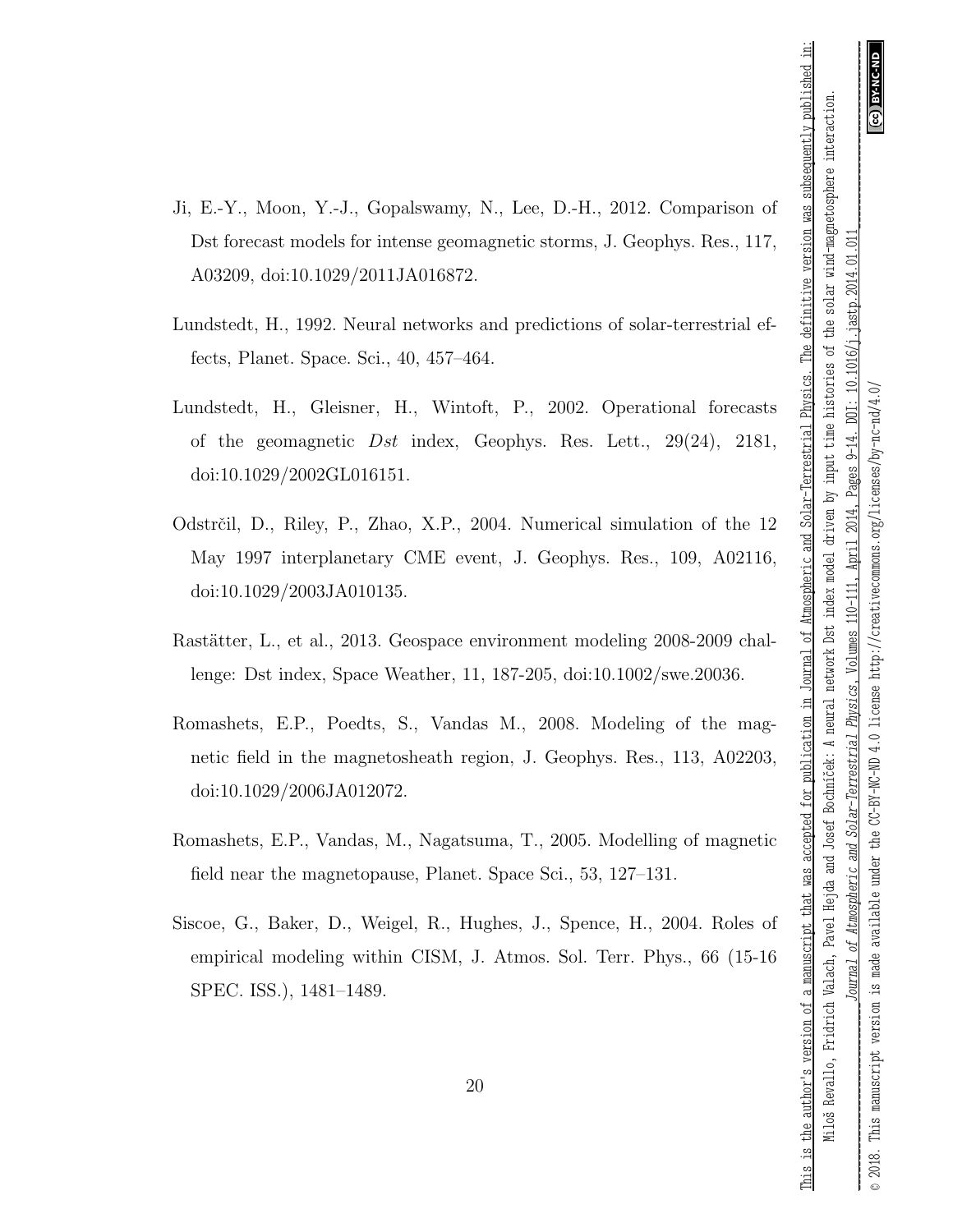- Siscoe, G., Crooker, N.U., Clauer, C.R, 2006. Dst of the Carrington storm of 1859, Adv. Space Res., 38, 173–179.
- Siscoe, G., McPerron, R.L., Liemohn, M.W., Ridley, A.J., Lu, G., 2005. Reconciling prediction algorithms for Dst, J. Geophys. Res., 110, A02215, doi:10.1029/2004JA010465.
- Srivastava, N., 2005a. A logistic regression model for predicting the occurrence of intense geomagnetic storms, Annales Geophysicae, 23, 2969–2974.
- Srivastava, N., 2005b. Predicting the occurrence of super-storms, Annales Geophysicae, 23, 2989–2995.
- Srivastava, N., 2006. The Challenge of Predicting the Occurrence of Intense Storms, J. Astrophys. Astr., 27, 237–242.
- Srivastava, N., Venkatakrishnan, P., 2004. Solar and interplanetary sources of major geomagnetic storms during 1996–2002, J. Geophys. Res., 109, A10103, doi:10.1029/2003JA010175.
- Szajko, N.S., Cristiani, G., Mandrini, C.H., Dal Lago, A., 2013. Very intense geomagnetic storms and their relation to interplanetary and solar active phenomena, Adv. Space Res., 51, 1842–1856.
- T´oth, G., van der Holst, B., Sokolov, I.V., De Zeeuw, D.L., Gombosi, T.I., Fang, F., Manchester, W.B., Meng, X., Najib, D., Powell, K.G., Stout, Q.F., Glocer, A., Ma, Y.-J., Opher, M., 2012. Adaptive numerical algorithms in space weather modeling, J. Comput. Phys., 231 (3), 870–903.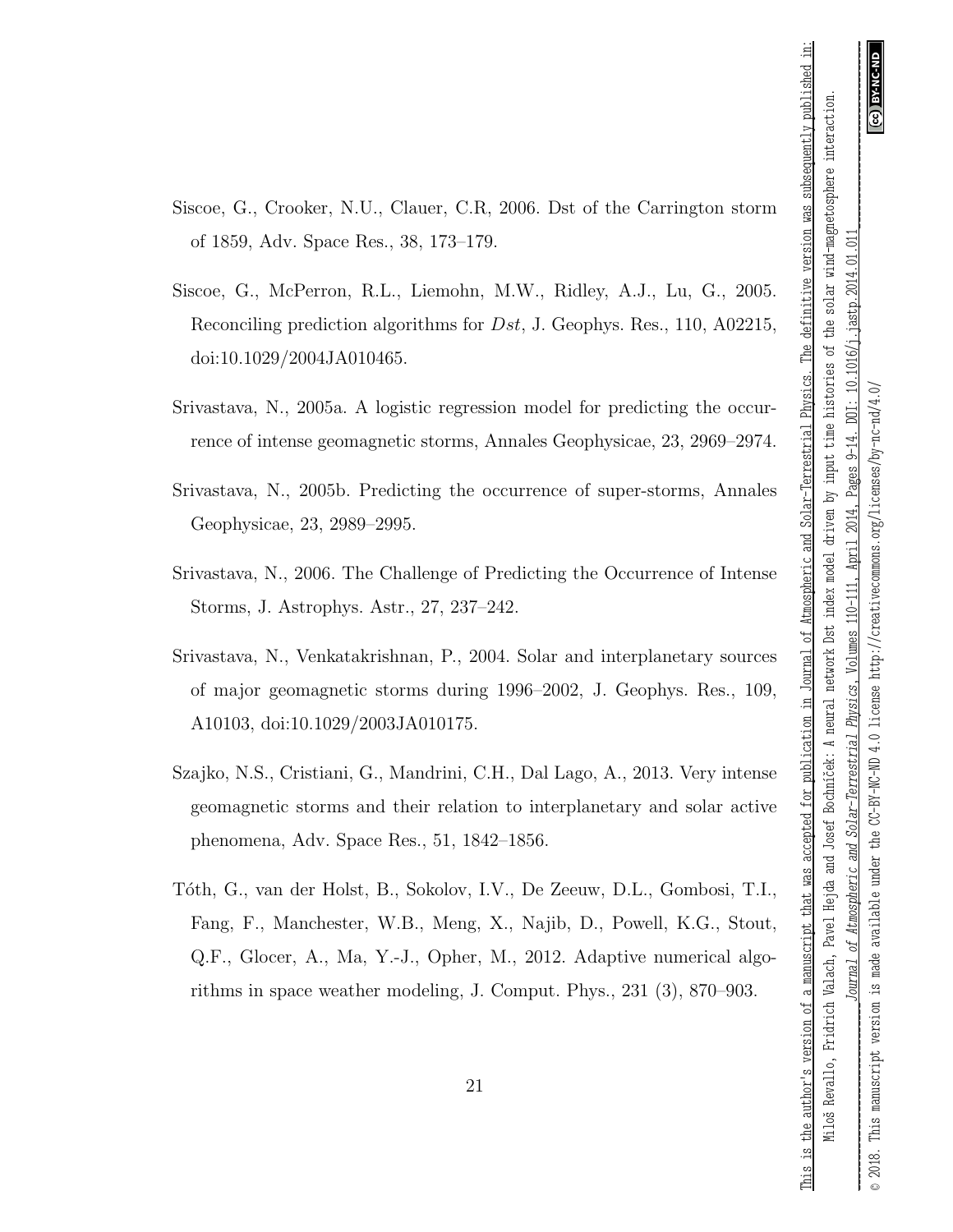- Tripathi, R., Mishra, A.P., 2006. Occurrence of severe geomagnetic storms and their association with solar-interplanetary features, ILWS Workshop, preprint.
- Tsyganenko, N.A., 2013. Data-based modelling of the Earth's dynamic magnetosphere: A review, Annales Geophysicae, 31 (10), 1745–1772.
- Valach, F., Hejda, P., Bochníček, J., 2007. Geoeffectiveness of XRA events associated with RSP II and/or RSP IV estimated using the artificial neural network, Stud. Geophys. Geod., 51, 551–562.
- Valach, F., Revallo, M., Bochníček, J., Hejda, P., 2009. Solar energetic particle flux enhancement as a predictor of geomagnetic activity in a neural network-based model, Space Weather, 7, S04004, doi:10.1029/2008SW000421.
- Wu, J.-G., Lundstedt, H., 1996. Prediction of geomagnetic storms from solar wind data using Elman recurrent neural networks, Geophys. Res. Lett., 23, 319–322.
- Zhang, J., Dere, K.P., Howard, R.A., Bothmer, V., 2003. Identification of solar sources of major geomagnetic storms between 1996 and 2000, Astrophys. J., vol. 82, pp. 520–533.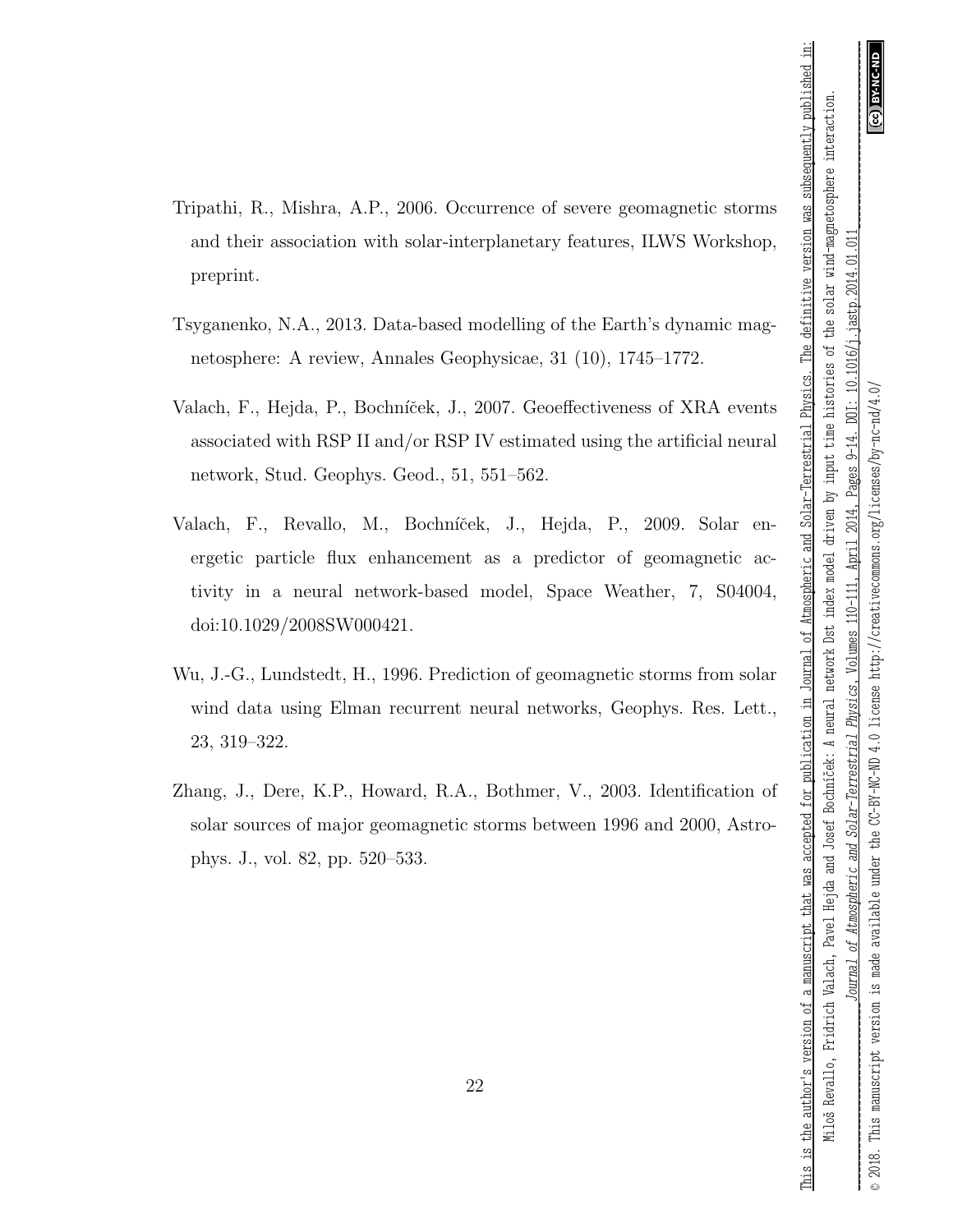**CO** BY-NC-ND

*\_\_\_\_\_\_\_\_\_\_\_\_\_\_\_\_\_\_\_\_\_\_\_\_\_\_\_\_\_\_\_Journal of Atmospheric and Solar-Terrestrial Physics* , Volumes 110-111, April 2014, Pages 9-14. DOI: 10.1016/j.jastp.2014.01.011\_\_\_\_\_\_\_\_\_\_\_\_\_\_\_\_\_\_\_\_\_\_\_\_\_\_\_\_\_\_\_ Journal of Atmospheric and Solar-Terrestrial Physics, Volumes 110-111, April 2014, Pages 9-14. DOI: 10.1016/j.jastp.2014.01.011 © 2018. This manuscript version is made available under the CC-BY-NC-ND 4.0 license http://creativecommons.org/licenses/by-nc-nd/4.0/ © 2018. This manuscript version is made available under the CC-BY-NC-ND 4.0 license http://creativecommons.org/licenses/by-nc-nd/4.0/

Miloš Revallo, Fridrich Valach, Pavel Hejda and Josef Bochníček: A neural network Dst index model driven by input time histories of the solar wind-magnetosphere interaction. Miloš Revallo, Fridrich Valach, Pavel Hejda and Josef Bochníček: A neural network Dst index model driven by input time histories of the solar wind-magnetosphere interaction.

This is the author's version of a manuscript that was accepted for publication in Journal of Atmospheric and Solar-Terrestrial Physics. The definitive version was subsequently published in: This is the author's version of a manuscript that was accepted for publication in Journal of Atmospheric and Solar-Terrestrial Physics. The definitive version was subsequently published in:

Tables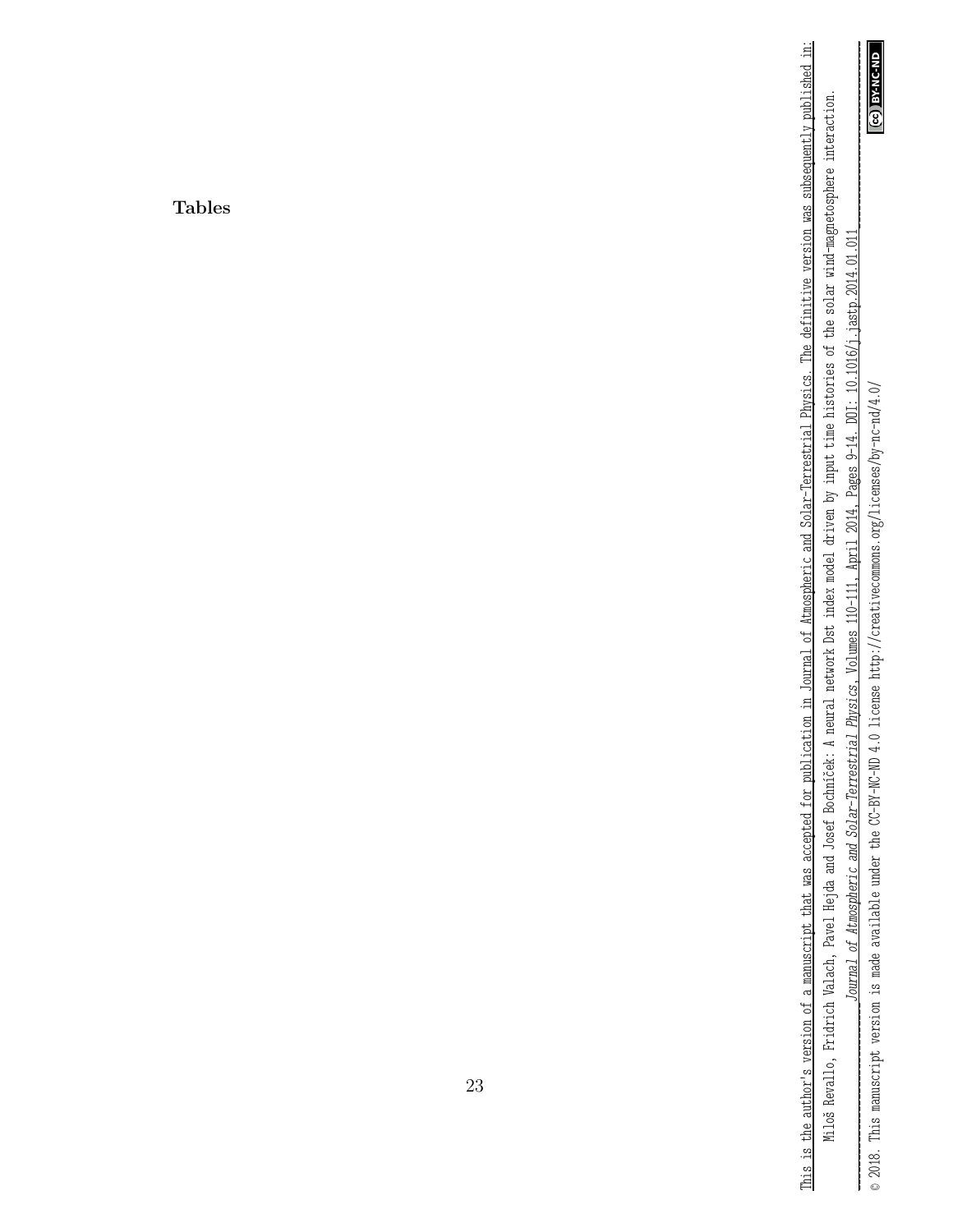Table 1: Intense geomagnetic storms during solar cycle 23, according to Table 1 in Tripathi and Mishra (2006), their usage in the revised RPV model and the values of correlation coefficient CC and prediction efficiency  $PE$ . The final values of  $Dst_{min}$  are listed, according to the Kyoto WDC. Note: In Table 1 in Tripathi and Mishra (2006) the provisional values of  $Dst_{min}$  have been considered.

| Event            | Date       | Onset            | $Dst_{min}$ | Usage      | CC   | PE      |
|------------------|------------|------------------|-------------|------------|------|---------|
| May 1998         | 04/05/1998 | 6 UT             | $-205$      | test       | 0.33 | $-0.64$ |
| Sep 1998         | 25/09/1998 | 10 UT            | $-207$      | validation | 0.71 | 0.42    |
| Oct 1999         | 22/10/1999 | 6 UT             | $-237$      | test       | 0.59 | 0.31    |
| Apr 2000         | 07/04/2000 | 1 <sub>UT</sub>  | $-288$      | training   | 0.61 | 0.19    |
| <b>July 2000</b> | 15/07/2000 | $22~\mathrm{UT}$ | $-301$      | training   | 0.68 | 0.21    |
| Aug 2000         | 12/08/2000 | 10 UT            | $-235$      | test       | 0.82 | 0.40    |
| Mar 2001         | 31/03/2001 | 9 UT             | $-387$      | training   | 0.79 | 0.48    |
| Apr 2001         | 11/04/2001 | 23 UT            | $-271$      | training   | 0.38 | $-0.01$ |
| Nov 2001a        | 06/11/2001 | 6 UT             | $-292$      | training   | 0.90 | 0.80    |
| Nov 2001b        | 24/11/2001 | 15 UT            | $-221$      | training   | 0.34 | $-0.01$ |
| Oct 2003         | 30/10/2003 | 23 UT            | $-383$      | validation | 0.76 | 0.54    |
| Nov 2003         | 20/11/2003 | 20 UT            | $-422$      | validation | 0.84 | 0.64    |
| Nov 2004         | 08/11/2004 | 7 UT             | $-373$      | $test^*$   | 0.81 | 0.60    |
| Nov 2004         | 10/11/2004 | 10 UT            | $-289$      | $test^*$   | 0.81 | 0.60    |
| May 2005         | 15/05/2005 | 8 UT             | $-263$      | validation | 0.58 | 0.28    |
| Aug 2005         | 24/08/2005 | 11 UT            | $-216$      | training   | 0.80 | 0.31    |

Note <sup>∗</sup> : The two storms of November 2004 were treated as one test event.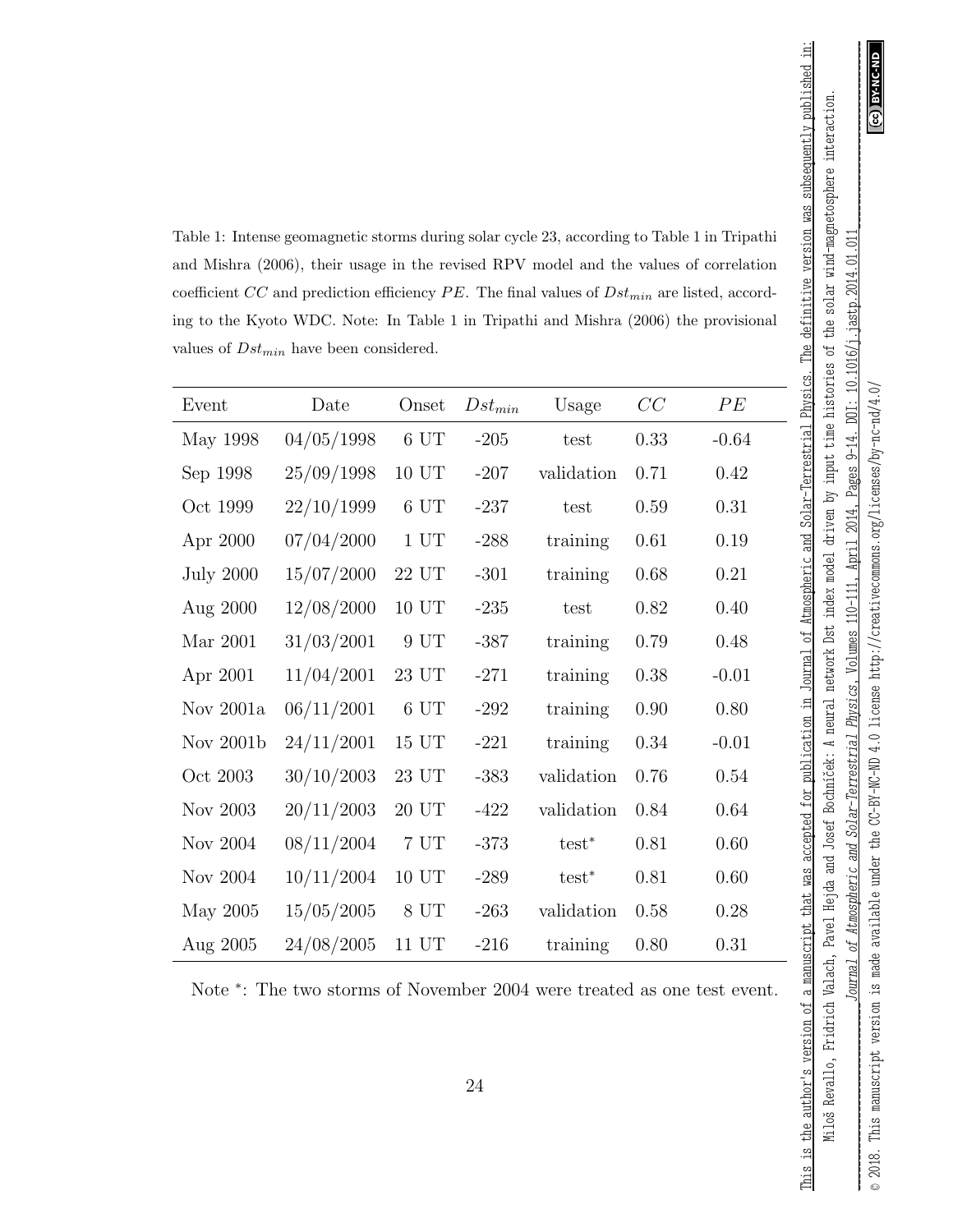This is the author's version of a manuscript that was accepted for publication in Journal of Atmospheric and Solar-Terrestrial Physics. The definitive version was subsequently published in:

### Figure captions

Fig. 1. The plot of weighting vector  $w_j$  components. For each backward time interval,  $j = 0$  to 12, whisker boxes are shown, with upper and lower quartiles and medians (thick bars). In total, 101 values at each time interval were considered, as a result of 101 runs of the preliminary revised RPV model without hidden neurons.

Fig. 2. Correlation coefficient  $CC_{ANN}$  for the ANN with hidden layer of neurons in dependence on the number of hidden neurons.

Fig. 3. Root mean square error  $RMSE_{ANN}$  for the ANN with hidden layer of neurons in dependence on the number of hidden neurons.

Fig. 4a. Observational and modeled series of the Dst index for the sets of training data.

Fig. 4b. Observational and modeled series of the *Dst* index for the sets of validation data and independent test data. Legend explaining the meaning of individual lines is shown in Fig. 4a.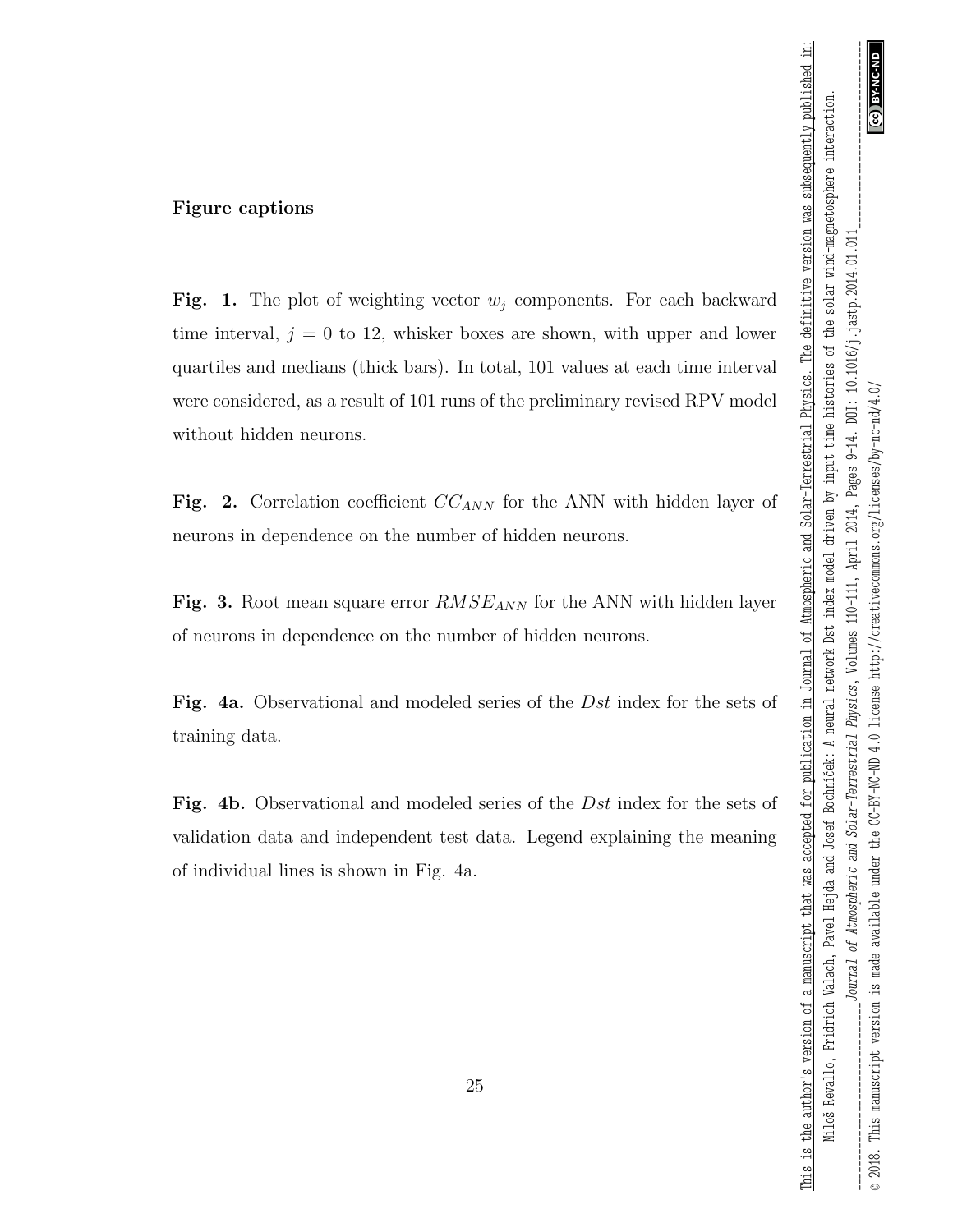

*\_\_\_\_\_\_\_\_\_\_\_\_\_\_\_\_\_\_\_\_\_\_\_\_\_\_\_\_\_\_\_Journal of Atmospheric and Solar-Terrestrial Physics* , Volumes 110-111, April 2014, Pages 9-14. DOI: 10.1016/j.jastp.2014.01.011\_\_\_\_\_\_\_\_\_\_\_\_\_\_\_\_\_\_\_\_\_\_\_\_\_\_\_\_\_\_\_ jastp.2014.01.011 DOI: 10.1016/j. Pages 9-14. April 2014, Journal of Atmospheric and Solar-Terrestrial Physics, Volumes 110-111,

Miloš Revallo, Fridrich Valach, Pavel Hejda and Josef Bochníček: A neural network Dst index model driven by input time histories of the solar wind-magnetosphere interaction. Miloš Revallo, Fridrich Valach, Pavel Hejda and Josef Bochníček: A neural network Dst index model driven by input time histories of the solar wind-magnetosphere interaction.

This is the author's version of a manuscript that was accepted for publication in Journal of Atmospheric and Solar-Terrestrial Physics. The definitive version was subsequently published in: This is the author's version of a manuscript that was accepted for publication in Journal C.Atmospheric and Solar-Terrestrial Physics. The definitive version was subsequently published in:



**Figure 1**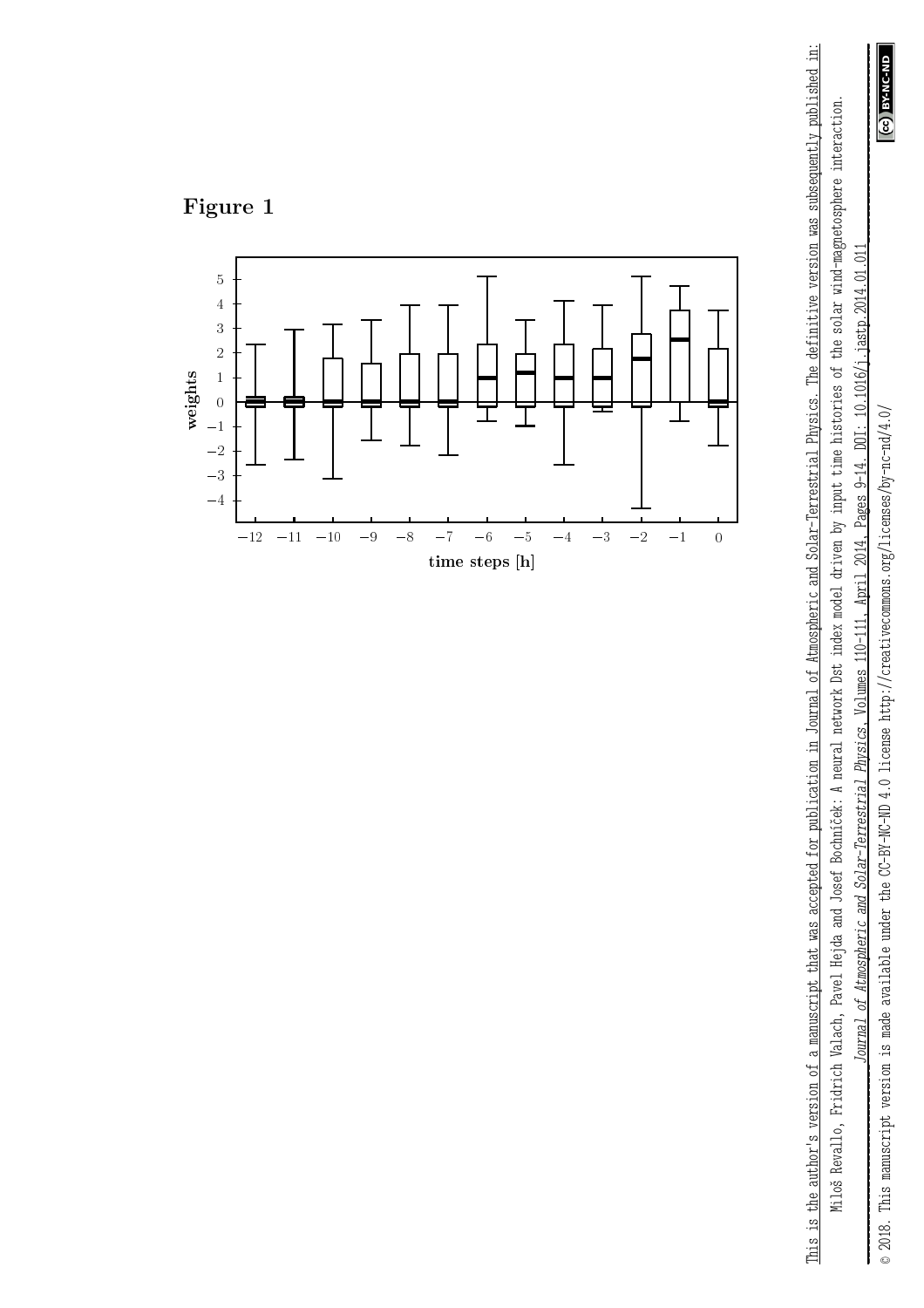

*\_\_\_\_\_\_\_\_\_\_\_\_\_\_\_\_\_\_\_\_\_\_\_\_\_\_\_\_\_\_\_Journal of Atmospheric and Solar-Terrestrial Physics* , Volumes 110-111, April 2014, Pages 9-14. DOI: 10.1016/j.jastp.2014.01.011\_\_\_\_\_\_\_\_\_\_\_\_\_\_\_\_\_\_\_\_\_\_\_\_\_\_\_\_\_\_\_ Pages 9-14. DOI: 10.1016/j.jastp.2014.01.011 April 2014, Journal of Atmospheric and Solar-Terrestrial Physics, Volumes 110-111,

Miloš Revallo, Fridrich Valach, Pavel Hejda and Josef Bochníček: A neural network Dst index model driven by input time histories of the solar wind-magnetosphere interaction. Miloš Revallo, Fridrich Valach, Pavel Hejda and Josef Bochníček: A neural network Dst index model driven by input time histories of the solar wind-magnetosphere interaction.

This is the author's version of a manuscript that was accepted for publication in Journal of Atmospheric and Solar-Terrestrial Physics. The definitive version was subsequently published in: This is the author's version of a manuscript that was accepted for publication in Journal C.Atmospheric and Solar-Terrestrial Physics. The definitive version was subsequently published in:



**Figure 2**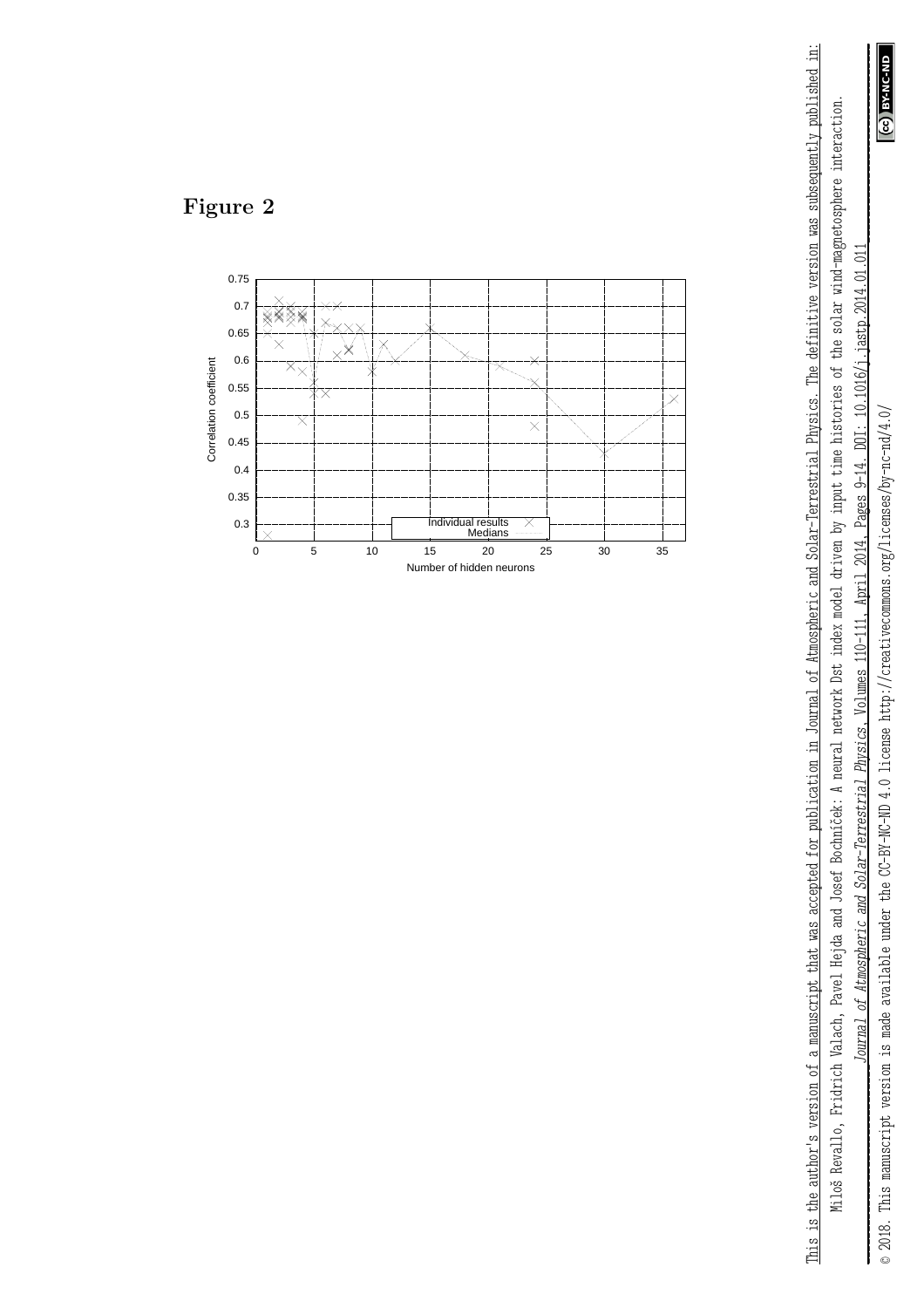

*\_\_\_\_\_\_\_\_\_\_\_\_\_\_\_\_\_\_\_\_\_\_\_\_\_\_\_\_\_\_\_Journal of Atmospheric and Solar-Terrestrial Physics* , Volumes 110-111, April 2014, Pages 9-14. DOI: 10.1016/j.jastp.2014.01.011\_\_\_\_\_\_\_\_\_\_\_\_\_\_\_\_\_\_\_\_\_\_\_\_\_\_\_\_\_\_\_ Pages 9-14. DOI: 10.1016/j.jastp.2014.01.011 April 2014, Journal of Atmospheric and Solar-Terrestrial Physics, Volumes 110-111,

Miloš Revallo, Fridrich Valach, Pavel Hejda and Josef Bochníček: A neural network Dst index model driven by input time histories of the solar wind-magnetosphere interaction. Miloš Revallo, Fridrich Valach, Pavel Hejda and Josef Bochníček: A neural network Dst index model driven by input time histories of the solar wind-magnetosphere interaction.

This is the author's version of a manuscript that was accepted for publication in Journal of Atmospheric and Solar-Terrestrial Physics. The definitive version was subsequently published in: This is the author's version of a manuscript that was accepted for publication in Journal C.Atmospheric and Solar-Terrestrial Physics. The definitive version was subsequently published in:



**Figure 3**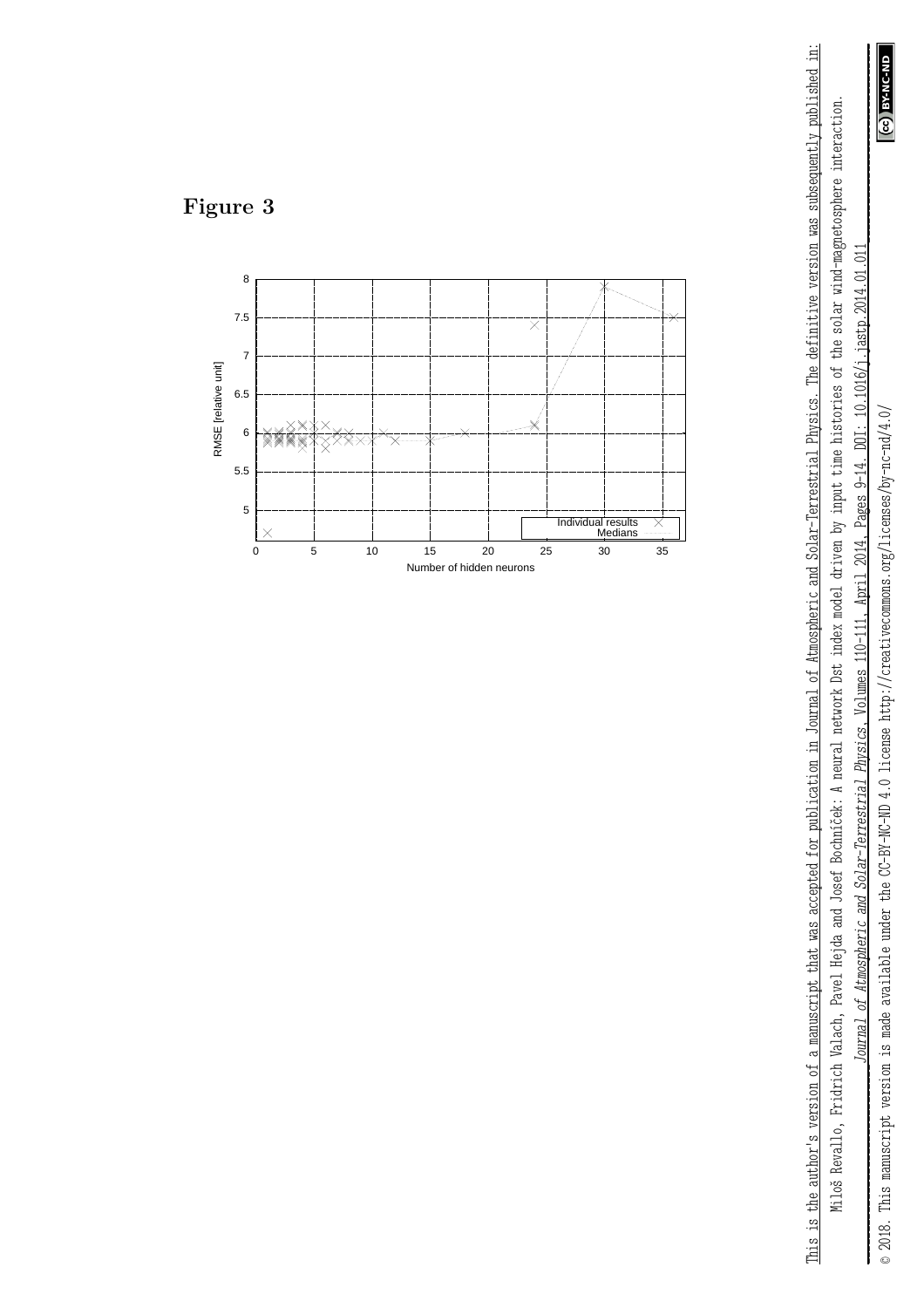

 $.011$ 

jastp. 2014.01.

DOI: 10.1016/j

Pages 9-14.

2014.

April

Journal of Atmospheric and Solar-Terrestrial Physics, Volumes 110-111,

This is the author's version of a manuscript that was accepted for publication in Journal C.Atmospheric and Solar-Terrestrial Physics. The definitive version was subsequently published in: Miloš Revallo, Fridrich Valach, Pavel Hejda and Josef Bochníček: A neural network Dst index model driven by input time histories of the solar wind-magnetosphere interaction.

This is the author's version of a manuscript that was accepted for publication in Journal of Atmospheric and Solar-Terrestrial Physics. The definitive version was subsequently published in: Miloš Revallo, Fridrich Valach, Pavel Hejda and Josef Bochníček: A neural network Dst index model driven by input time histories of the solar wind-magnetosphere interaction.

# **Figure 4a**





**Revised RPV m**